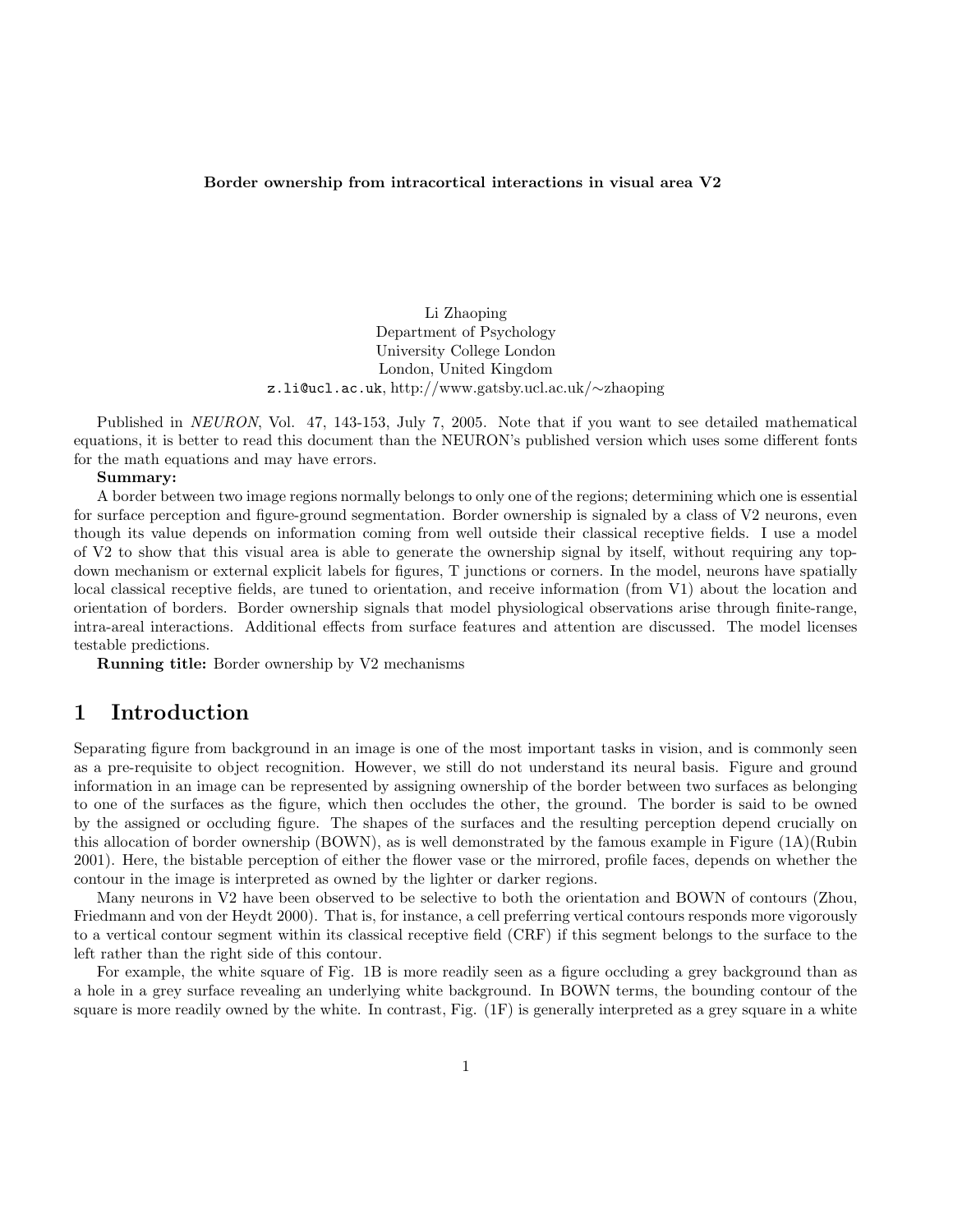background. By construction, the left border of this square is at the same spatial location as the right border of the white square in Fig. (1B). Consider the CRF of a model cell shown by the ellipses in the figures. It is centered on this border location, but is much smaller than the whole border of the squares. If this cell is tuned to BOWN, its response to stimulus Fig. (1B) and Fig. (1F) should differ significantly, even though the stimulus patterns within its CRF are exactly the same for the two examples. It is the stimulus pattern in the context outside the CRF that determines the BOWNs and the neural responses.



Figure 1: Border ownership examples. A: the bistable perception of flower vase or two faces depends on whether the borders between the luminance regions is assigned to the lighter or darker regions. B-I: schematics of stimulus patterns similar to those used in experiments by von der Heydt and colleagues. The oval depicts a classical receptive field (CRF) of an orientation tuned cell in V2, and is not part of the stimulus. In all these patterns, the stimulus within the CRF is the same, but the border within the CRF belongs to the figure to its left in the top row stimulus (B-E), and to the figure to its right in the bottom row (F-I). If the cell is tuned to prefer a border owned by a figure to the left of its CRF, then its responses to the top row stimuli will be higher than those to the bottom row, as observed in V2 cells.

Figure (1) shows that the same white-left to dark-right luminance contrast stimulus within the CRF can be generated by other Gestalt-based stimulus configurations and BOWN examples: by partial occlusion between white and gray surfaces (Fig.  $(1C)$  and  $(1G)$ ); by a white or gray C-shaped figure in front of gray or white backgrounds (Fig. (1D) and (1H)); by a white semi-transparent rectangle on top of a black one (Fig. (1I)); and by four non-overlapping black or white figures on a gray background (Fig. (1E)). The stimulus patterns in Fig. 1B-I are similar to those used by von der Heydt and colleagues to demonstrate BOWN tuning in V2 neurons. They observed that a cell tuned to a figure to the left prefers Fig. (1BCDE) to Fig. (1FGHI) (Zhou, Friedman and von der Heydt 2000, Qiu, Macuda, and von der Heydt 2001, von der Heydt, Qiu, and He 2003, von der Heydt, Zhou, and Friedman 2000). As the size of figure square in Fig. 1B grows toward occupying the whole left half of the image, BOWN becomes ambiguous. Correspondingly, the BOWN signal in V2 neurons also weaken (Zhou et al 2000), i.e., the differences in responses to Fig.1B and Fig. 1F are reduced.

Von der Heydt and colleagues also observed that neural tunings to BOWN is not tightly constrained by, nor dependent on, any particular image cue such as surface luminance. BOWN tuning was also observed for figures defined by depth using random-dot stereograms (Qiu et al 2001), motion (von der Heydt et al 2003), or even for figures in line drawings (e.g., a square line drawing, Zhou et al 2000). Furthermore, BOWN tuning observed when luminance is the cue is consistent with that observed when disparity (Heydt et al 2000, Heydt 2003) or motion (von der Heydt et al 2003) is the cue, if a cell is tuned to BOWN using more than one cue. Furthermore, while surface feature differences between two neighboring surfaces can be qualitatively signaled by the feature contrast polarity of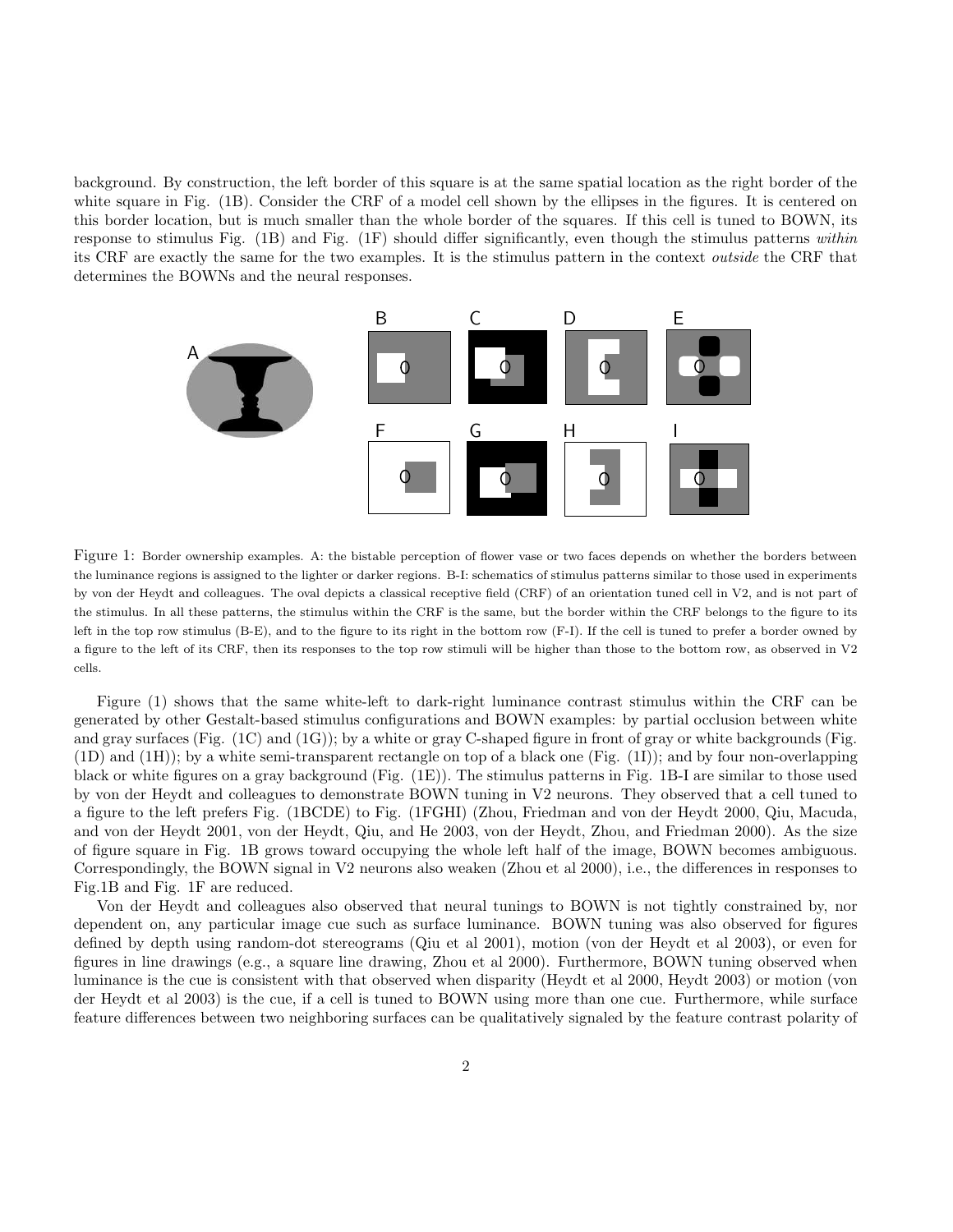the border, not all cells tuned to BOWN of a contour are tuned to luminance contrast polarity and vice versa (Zhou et al 2000), and many cells are tuned to BOWN irrespective of other image cues such as luminance contrast (von der Heydt 2003). Fig. 1G demonstrates that the gray figure is perceived as a whole non-occluded surface even though the contrast polarity changes along its border due to changes of the occluded region (see also Discussion and Fig. 5A). This implies that the contour information overrides the contrast polarity information to determine BOWN.

Tuning in BOWN is significantly weaker or even absent in V1 (Zhou et al 2000). Thus the question arises whether the context-dependent neural tuning to BOWN in V2 is generated by mechanisms within this area, or by top-down feedback from one or more higher visual areas, or by a combination of both top-down and local mechanisms (von der Heydt 2003). The insightful psychophysical observations of Nakayama, He and Shimojo (1995) weigh against higher areas. First, they demonstrated that manipulating stimuli to change perceived BOWNs dramatically affects behavior in rapid visual tasks like visual search. Second, in the case of "impossible objects", such as the famous Penrose "impossible" triangle, BOWN processing leads to perceptions of three-dimensional objects that can never be realized in real world, and that must therefore violate higher level object knowledge. A possible neural substrate for a local mechanism to process contextual information certainly exists in the form of the intra-cortical, lateral, neural connections within V2 that link cells with non-overlapping CRFs separated by a finite distance (Angelucci, Levitt, Walton, Hupe, Bullier, and Lund 2002).

Other evidences support contributions beyond V2. The first one comes from data on the latencies of BOWN signals, defined by the times (since initial responses) at which neural responses first differ between inputs with identical CRF stimulation, but different, contextually-defined, BOWN. In V2, BOWN latency does not seem to depend on the sizes of the figures such as the square in Fig. 1B. The essential contextual information needed to determine the ownership of a contour segment on a side of a square come from the ends of the side or other sides of the square. If finite range intra-cortical connections were used to propagate the contextual information, then larger squares would seem to require longer propagation times, thus requiring longer latencies. That this is not true for squares of sizes 3° and 8° has prompted the suggestion that central (global) feedbacks from visual areas with larger receptive fields are involved (Sugihara, Qiu, and von der Heydt 2003). Secondly, the bistable perception of the flower vase or faces can be influenced by voluntary attention, suggesting top-down modulation. Models have duly been constructed in which BOWN tuning results from a combination of V2 mechanisms and additional, presumably top-down, information such as labels for global figures, T junctions, and corners (unless one views that T junctions are corners can be detected by the end-stopped cells in V1 or V2, Heitger et al 1992, Heider et al 2000), all of which are very helpful to determine BOWN (Finkel and Sajda 1994, Craft, Schutze, Niebur, and von der Heydt 2004).

Understanding the capacity of local mechanisms in V2 to generate BOWN, particularly with size-independent latency, is therefore a key first step. In this paper, I describe a network model of V2 in which generic local and contextual contour (orientation) information (independent of the input cues responsible for the contours themselves) can feasibly be used by local V2 mechanisms to construct BOWN tuning consistent with all the physiological observations so far described. The additional contributions to BOWN tuning from surface feature (e.g., luminance) cues and top down factors, will be discussed in the Discussion, along with the relationship to previous work.

# 2 Results

Model neurons have CRFs and preferred orientations that sample the visual space evenly. For each (discrete) CRF location i and preferred orientation  $0 \le \theta < 180^{\circ}$ , there are two neurons with opposite preferred BOWNs; one indicating that the figure owning the contour segment at  $(i, \theta)$  is to the *left* of the contour and the other that it is to the right (when one faces the direction  $\theta$ ). To represent BOWN graphically, we adopt a convention in which we show neurons with 360° tuning to direction rather than 180°, with values differing by 180° favoring the same orientation, but opposite BOWN. Thus, each neuron is shown as being tuned to direction  $\theta$  spanning 0 to 360°, where  $\theta = 0^{\circ}$  is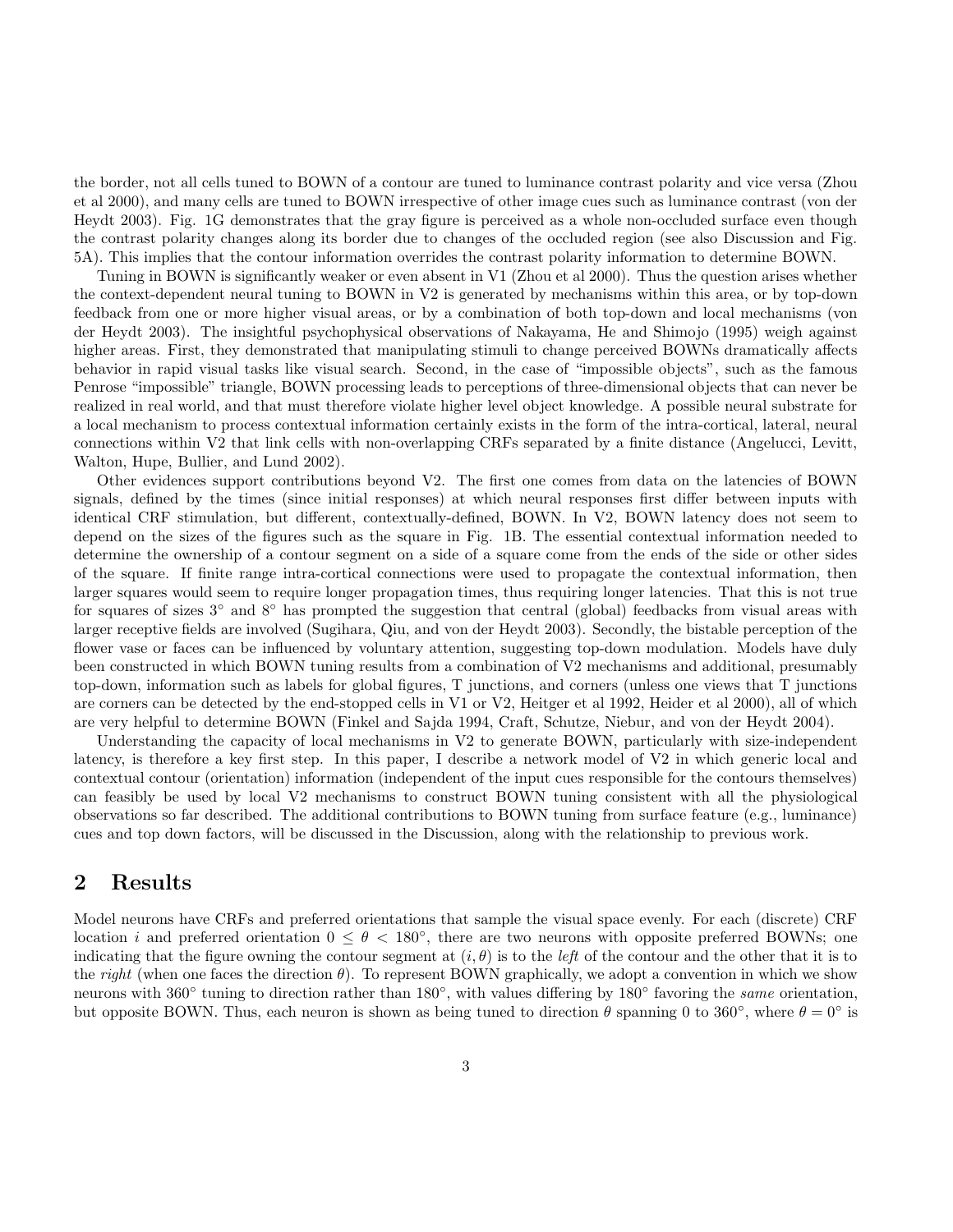the 3 o'clock (East) direction and  $\theta$  increases counter-clock wise. In this representation, a neuron tuned to direction θ prefers orientation θ if  $θ < 180°$ , and  $θ - 180°$  otherwise, while its preferred figure side is always to the *right* of the contour segment  $(i, \theta)$  when facing direction  $\theta$ .

> A Visualizing model border elements and activities







C Example connections between cells receiving an input pattern (black contour segments) Length×width of the colored fins of the pre-synaptic cells  $\propto$  connection strengths.



Figure 2: Visualizing the model elements. A: visualizing neural elements and activity patterns. a) A V2 neuron visualized by its preferred features: the CRF position, contour orientation, and preferred side of the owner figure as indicated by a fin, or equivalently, the direction of the border segment. b): input from a V1 neuron is directed equally to two V2 neurons (with the same CRF position and orientation preference) preferring two opposite BOWNs. c): an input image from V1 with no BOWN biases, and d) desired V2 responses (outputs) with BOWN biases. B: Examples of mutual excitation (via connections  $J$  in equation  $(1)$ ) and mutual inhibition (via connections W in equation (2)) between pairs of model neural elements coding border segments (of specific orientations, BOWNs, and CRF positions) as shown. Apart from (c) and (f), mutual excitations (inhibition) are more likely and stronger between neurons signaling border segments that are more consistent (inconsistent) with belonging to a single figure. The strength of excitation decreases from a) to b) (see C). Mutual excitation between neurons is stronger when the corresponding two border segments could be linked by a rightward rather than a leftward turn from one segment to another (also see C), reflecting the Gestalt structure of the visual world for which object surfaces tend to be convex rather than concave. (c) and (f) are connections when the two border segments are consistent and inconsistent, respectively, with a T junction. C: The actual model connections between cells receiving inputs from an example occlusion pattern (thin black contour segments). The thick border segment mark the example post-synaptic cell. The connection strengths from the pre-synaptic cells scale with the length×width of the colored fins of the border segments.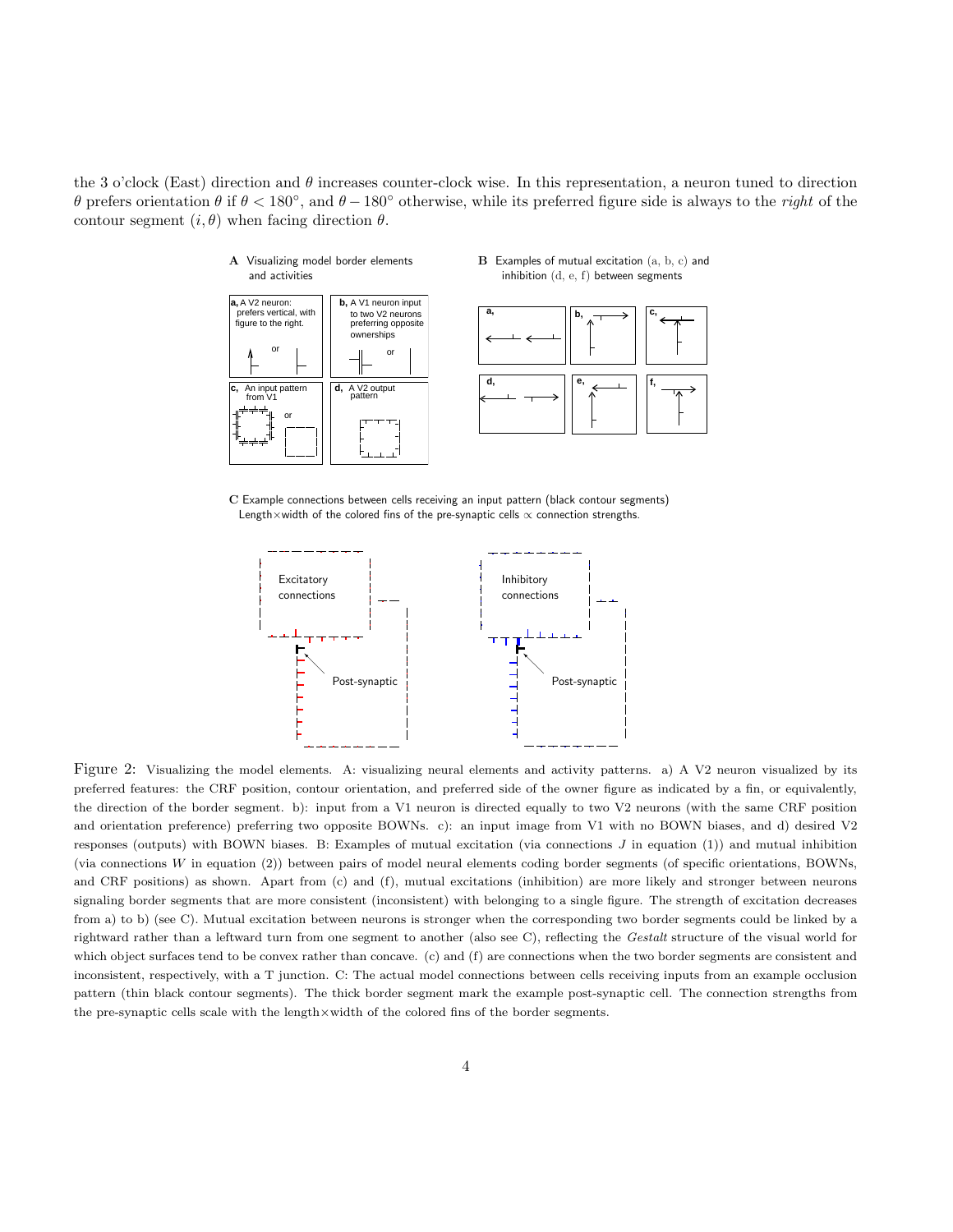Fig. 2 shows the model elements and the way we will visualize them. A neuron is represented by a directed edge (plotted with or without an arrow) at its CRF location i and pointing in its preferred direction  $\theta$ . This edge has a fin directed towards the side of the figure the cell assumes owns the border (Fig. 2Aa). As mentioned, this is always the right side when facing  $\theta$ . Thus a cell preferring a vertical orientation,  $\theta = 90^{\circ}$ , could have preferred direction either 90° or 270°, depending on whether it prefers a figure to the east or west of the border.

Model inputs are assumed to arise from population activity of topographically localized and orientation tuned V1 output neurons, representing images of contour segments (see Fig. (2Ac)), i.e., short oriented bars. Each input signal  $I_{i\theta}$  is a graded firing rate representing the strength (e.g., contrast) of a contour segment  $(i, \theta)$ . However, to answer whether generic contour information is sufficient to determine BOWNs through context, the model inputs are abstracted as not specifying whether the underlying contour segments are derived from luminance or disparity cues, or are simply contour lines (even though the actual V1 does provide some such information to higher visual areas). Most critically, the inputs are not explicitly biased for the BOWN of their contour segments. Hence, unless otherwise stated, equal input strengths  $I_{i\theta} = I_{i,\theta+180^{\circ}}$  are always directed to two model cells  $(i, \theta)$  and  $(i, \theta + 180^{\circ})$ preferring the two possible BOWNs given  $(i, \theta)$ .

Fig. 2Ac shows an example model input pattern for a square contour, where  $I_{i\theta}$  is non-zero for 3 pairs of directed border segments  $(i, \theta)$  on each side of the square, and zero for all other border segments. V2 responses have BOWN biases, with unequal response (pyramidal) outputs  $O_{i,\theta} \neq O_{i,\theta+180}$ <sup>o</sup> for border segments  $(i,\theta)$  and  $(i, \theta + 180^{\circ})$  of the same orientation and border location but opposite BOWN preference. This is visualized by a bar at location i and orientation  $\theta$ , with a fin pointing to the dominant figure side. The thickness of the bars  $(i, \theta)$  is proportional to  $\max(O_{i,\theta}, O_{i,\theta+180°})$ , the dominant output of the two pyramidals, and the length of the fin increases with  $|O_{i,\theta} - O_{i,\theta+180°}|/\max(O_{i,\theta}, O_{i,\theta+180°})$ , the fractional difference between the two responses  $O_{i,\theta}$  and  $O_{i,\theta+180°}$ . Fig. 2Ad shows a possible V2 response pattern, preferring a square figure to a hole, to the V1 inputs shown in Fig. 2Ac.

The model neurons not sharing the same CRF location excite or suppress each other through mono-synaptic excitation or di-synaptic inhibition (via interneurons) through intracortical connections that are characteristic of V2 (Angelucci et al 2002). The connections link nearby, and not necessarily overlapping CRFs. Their nature and strengths depend on the CRF locations and preferred orientations and BOWNs of the pre- and post-synaptic cells. Two neurons facilitate or suppress each other's activities if the two corresponding border segments and BOWNs are consistent or inconsistent with being owned by a single figure surface. For example, if two neurons represent two nearby and co-aligned contour segments, they facilitate each other if they prefer the same figure side (Fig. 2Ba) and inhibit each other otherwise (Fig. 2Bd). The connections also satisfy other Gestalt grouping principles. For instance, in the visual world, borders of figures tend to be convex relative to the figure, i.e., object surfaces tend to have rounded or oblique corners rather than spiky or acute corners. In other words, when walking along the border with the figure on the right side, the border tends to turn right towards the figure rather than turning left away from it. This convexity bias is represented in the model connections as stronger facilitation between neurons representing two border segments related to each other through a right turn (Fig. 2Bb, Fig. 2C) than through a left turn. Neurons are connected inhibitorily if they represent border segments that could plausibly be part of two borders colliding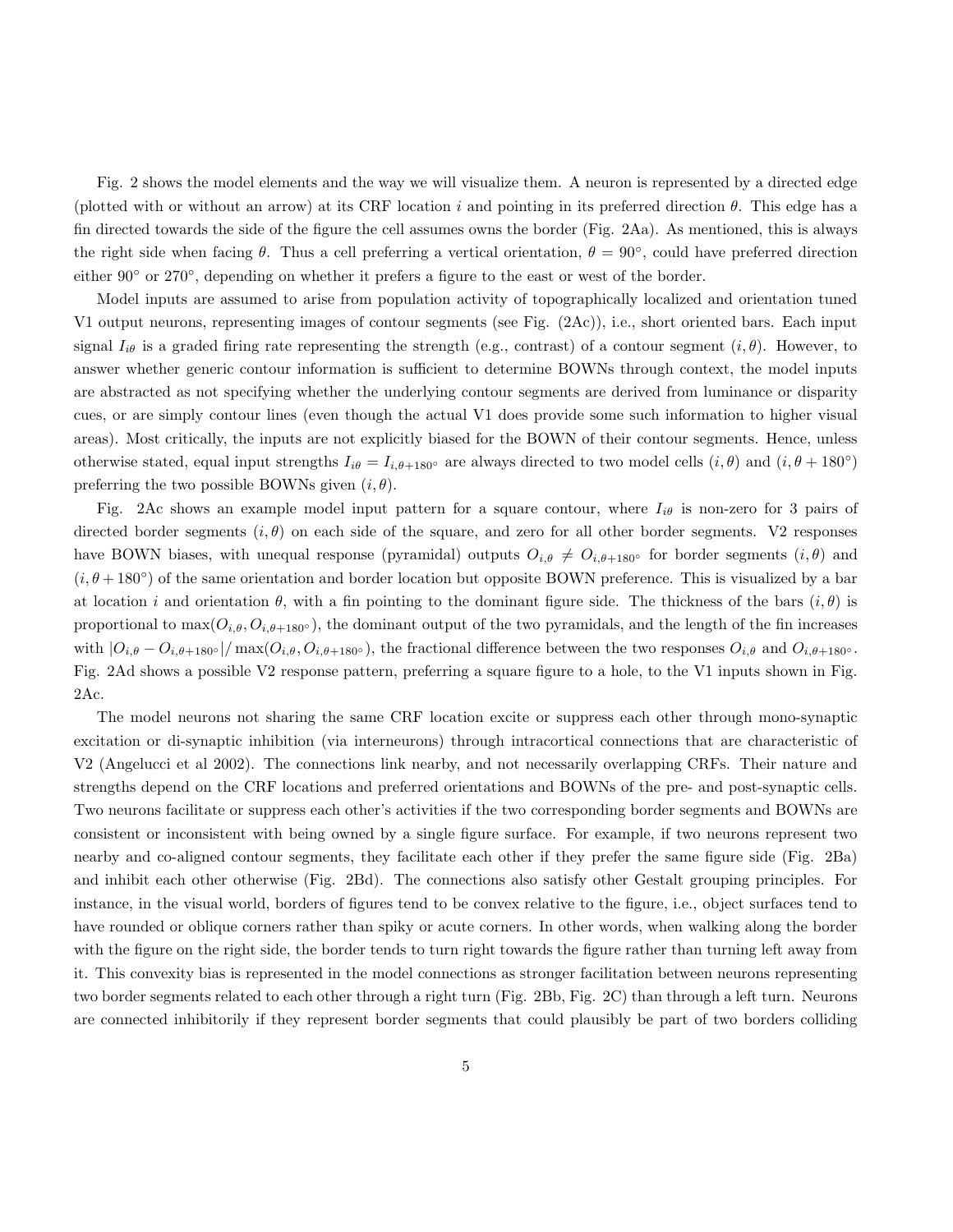towards each other at some point (Fig. 2Be) or departing from each other at a point (Fig. 2Bd). Furthermore, while the model does not have neurons explicitly detecting T junctions, two neurons for two border segments which are plausibly the top and stem, respectively, of a T junction facilitate each other if the neuron for the T top has a BOWN preference consistent with an occluding surface (Fig. 2Bc), otherwise, suppressive connections are designed between the two neurons (Fig. 2Bf). A consequence of this interaction is that cells should manifest end-stopping properties. Meanwhile, the connection strengths also decay with distances between linked cells. All these Gestalt grouping features of the connection patterns can be visualized in Fig. 2C in an example input pattern. Finally, the connection strengths are such that if there is no visual stimulus within the CRF of a neuron, no single contextual stimulus bar segment is sufficient to evoke any sustained responses from it. Note that the model connection structure requires many links between cells tuned to very different, e.g., orthogonal, orientations. This is in contrast to what is believed to be in V1, where interconnected neurons tend to prefer similar orientations. Indeed, it is easier to observe in V2 than in V1 correlated firings between neurons prefering very different orientations (Tamura et al, 1996). Interactions between nearby, orthgonally oriented elements have also been observed psychophysically (Yu et al., 2002; Popple, 2003).

Since BOWN latency is diagnostic, the model has to address finite-time conduction. A pre-synaptic neuron's output arrives at its post-synaptic target after an axonal conduction latency or delay. The existing data from various experiments still leave much uncertainty about the true range of the conduction latency or velocity (Grinvald, Lieke, Frostig, Hildesheim 1994 Bringuier, Chavane, Glaeser, Fregnac 1999, Girard, Hupe, Bullier 2001, Bair, Cavanaugh, Movshon 2003), and it is possible that the conduction velocity vary with the axon length (see Discussion). I henceforth assume in this paper that the conduction latency between the pre- and post- synaptic cells is randomly in the range of 8-10 milliseconds (ms), (or, for neurons with a membrane time constant of 10ms, between 80 − 100% of the membrane time constant), regardless of the distance between the connected cells (Girard et al 2001, see Discussion section for the data and considerations behind this assumption). Neural signal integration time at the post-synaptic cell is additionally modelled through the membrane time constant in the model neuron. Procedures section lists all the model details and parameters necessary to reproduce the results, and the same model parameters are used in the simulations of all examples in this paper.

Fig. (3) demonstrates that the model responds in accordance with psychophysical observations. The model's initial response (Fig. 3B) reflects the feedforward visual input (Fig. 3A), which contains no BOWN bias, and the random input noise perturbing each model neuron. Later, systematic differential responses to the two possible assignments of figure and ground emerge (Fig. 3C), and grow towards an asymptotic level as the activities evolve (Fig. 3D). Through intracortical interactions, border segments in the context of a given cell's CRF bias its responses, in a way that depends on their preferred BOWNs. The cell's response in turn influences the responses of the contextual segments.

Physiologically (Zhou et al 2000, Sugihara et al 2003), the latency of the BOWN signal is defined by the time at which significant differences appear in the responses of a neuron to two border stimuli with the same local features in the CRF, but opposite BOWNs (such as the border within the oval in Fig. 1B and Fig.1F). In our model, the latency of the BOWN tuning is equivalently defined using a single stimulus, as follows. Given one border stimulus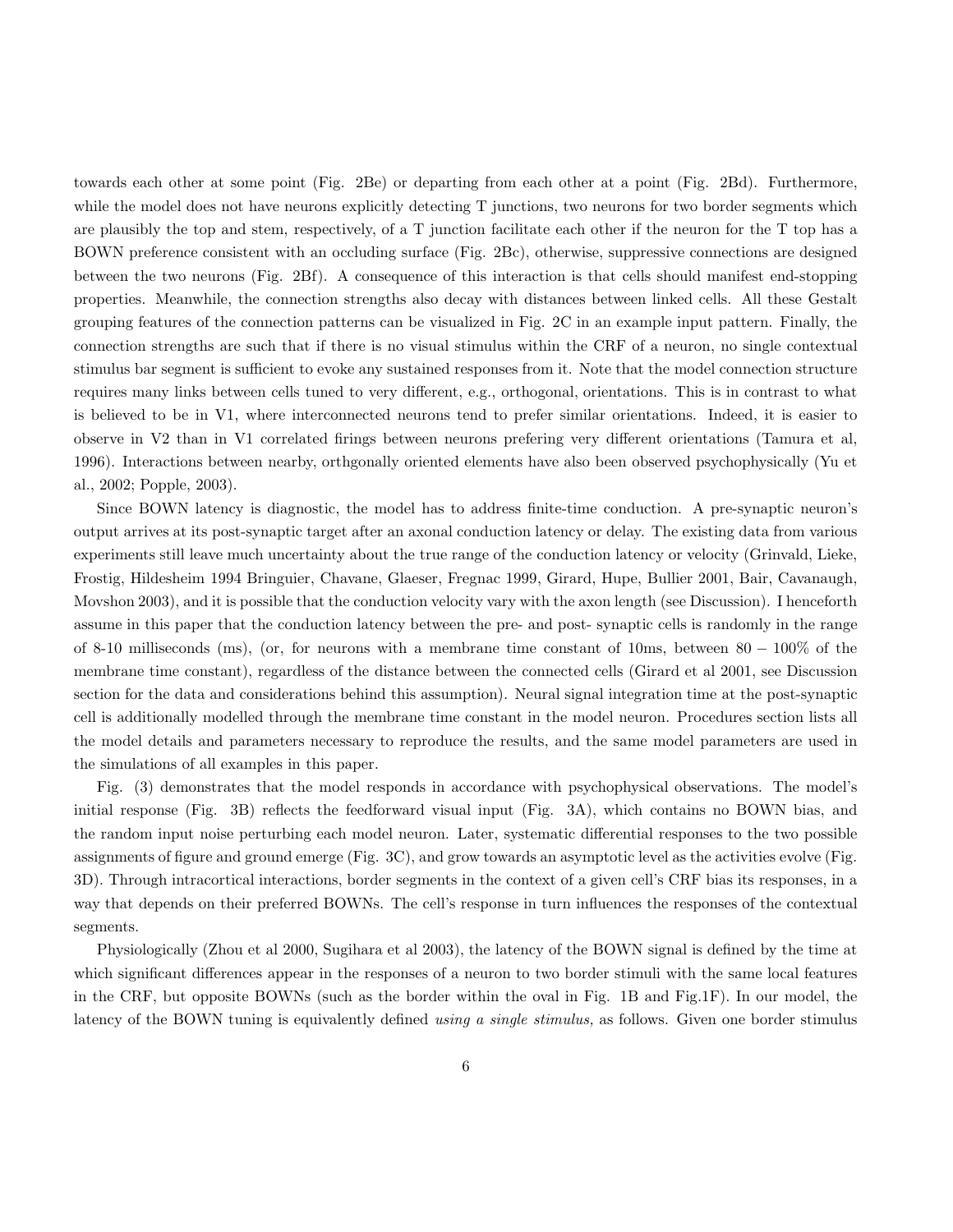

Figure 3: Model's input-output. Stimulus onset at time = 0, all times are in the units of membrane time constant. A: The input is a square contour frame, with equal strength inputs for both options of BOWN for each contour segment. B: Initial model response at time = 0.6 reflects the feedforward input in A. The BOWN signals in the border segments are weak and inconsistent between border segments, reflecting the random noise added in the model (otherwise no BOWN bias in any border segment would appear before the contextual influences arise.) C : Model responses at time = 2.4 start to consistently favor the choice of the inside of the square as being the figure. D: Model responses at a later stage have stronger BOWN signals. Visualization of responses in A-D is as follows. For each border segment, let  $O_1$  and  $O_2$  be the responses to this segment from two neurons preferring opposite BOWN, and assume  $O_1 > O_2$ . The thickness of each border bar is plotted roughly proportional to  $O<sub>1</sub>$ , with the fin pointing to the dominant figure side, and the fin length, increasing with the BOWN bias  $O_1 - O_2$ , is  $0.1 + 0.9(O_1 - O_2)/(O_1 + 0.05)$  as a fraction of the border bar length. E: Time courses of the responses corresponding to B-D. In each subplot, the blue solid curve on top is the response from the neuron(s) prefering the square as the figure, the red dashed curve that of the neuron(s) preferring the opposite BOWN, and the black solid (thin) curve the difference between them, i.e., the BOWN strength. The top subplot is the average response from all (8) border segments at the corners of the squares. The bottom subplot is the average response from four border segments in the middle of the four sides of the square. F,G: same as E, but for larger square sizes, indicated by the length of one side of the square. Note different scales of the vertical axes between the top and bottom subplots, and that responses of all model neurons are bounded between 0 and 1. Note: BOWN latencies are about 2-3 membrane time constant in all square sizes, regardless of whether the border segment is a corner or middle border segment; BOWN signal is weaker in larger squares; and the BOWN signal strength initially increases more quickly in time for the corner than the middle segments in F and G.

pattern , e.g., Fig. 1B, we examine the temporal responses of the two neurons which prefer two opposite BOWNs, but have the same CRF and preferred orientation matching the border, e.g., the oval in Fig. 1B. The latency is defined by the time when the responses in these two neurons start to differ significantly. The strength of the BOWN signal may be seen as the difference between the two responses.

The physiological data show that for square figures, BOWN arises about 30 milliseconds after the initial neuron responses (Sugihara et al 2003), and this latency is the the same for squares of sizes 3° and 8°. From anatomical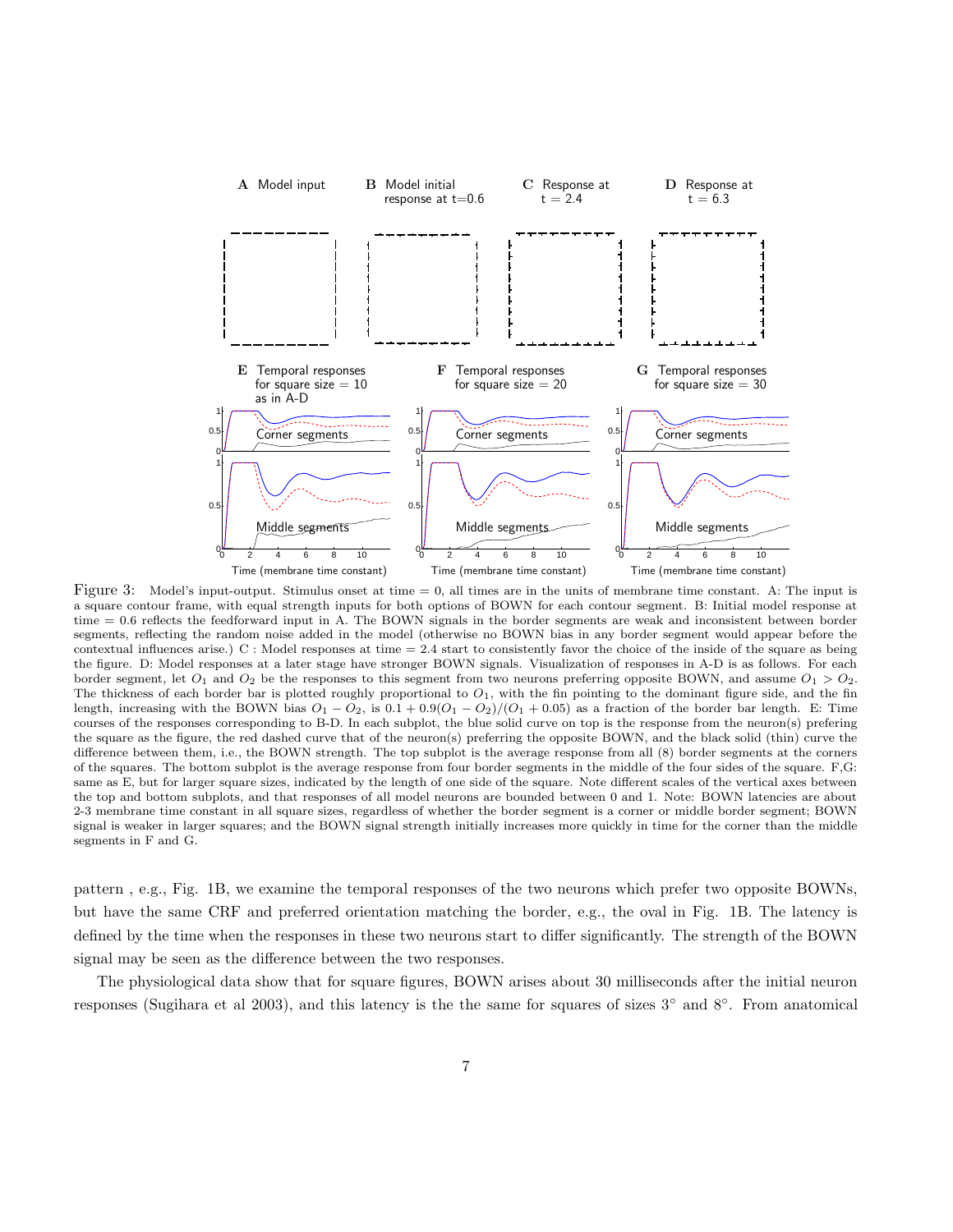data (Angelucci et al 2002), it is reasonable to assume, that 3° corresponds roughly to the longest length of lateral connections in V2. In our model, we examine responses to three squares whose sides are 1, 2, and 3 times, as long as the longest intra-cortical connection length (which is 10) in the model (Fig. 3). For these squares, it is instructive to consider a border segment in the middle of a figure side, since this is furthest from the corners of the square, which is the only location in the image where there is any BOWN bias (arising from convexity). For the smallest square, the lateral connections link the middle border segment to the closest corners directly; for the largest square, no corner is within reach. Fig. (3E,F,G) show that the BOWN signal arises roughly with the same latency, between 2-3 membrane time constants (i.e., 20-30 ms if membrane time constant is 10 ms) after stimulus onset or initial responses, for all three square sizes, even though the strengths of the BOWN signals are weaker (in the middle border segments) for larger squares, as observed physiologically (Zhou et al 2000). Fig. (3F,G) show that for larger squares, the BOWN signal increases more quickly with time initially for the corner border segments than the middle border segments, even though the two BOWN latencies are comparable.

These simulation results suggest that top-down feedback is not necessary to create size invariant latencies, at least within a range of figure sizes. This may seem counter-intuitive, given the finite lengths of connections and the non-zero axonal conduction delays. However, note that the BOWN latency in the model is in any case about 2-3 times the axonal conduction delay and the membrane time constant. Within this temporal window, the contextual information at the corners of the figure surface could propagate to a distance up to 2-3 times as long as the longest intracortical connections. It does suggest, however, that the size invariance of BOWN latency may not hold for much larger figures, a prediction that could be physiologically tested (see Discussion).

Fig. (4A-D) demonstrate four other examples of the model's response to inputs resembling those used in physiological experiments, including figure occlusion, a C-shaped figure, figure transparency, and four squares (see Fig. (1CDEGHI)). Just as observed in physiology, the model exhibits appropriate BOWN tuning.

In Fig. (4A), the occluding square owns the occluding borders. That the two T junctions "1" and "2" provide the essential cue for the occlusion in cases such as this has led to suggestions that T junction detectors or labels are needed to determine figure-ground relationships. Indeed this has been the basis of previous models (Finkel and Sajda 1994, Craft et al 2004). In our model, there is no explicit T junction detector, rather the information about T junctions is implicit in the lateral interactions.

In Fig. (4B), if the context of the borders "1", "2", "3" (the  $\cdot \overline{\square}$  shape) were to be removed, the BOWN responses to these three borders would be the opposite of that shown, due to the local convexity bias among the three borders. The intracortical interactions, though of limited range, are able to cooperatively or collectively process contextual information from all the other borders, even ones that are far away. In the simulation, the latencies (from initial response) of the BOWN signals for these borders "1", "2", "3" are about twice as long as those of other borders whose ownership can more straightforwardly be determined. This is as if BOWNs for the ambiguous borders are determined after those of the less ambiguous ones. It is also apparent that the BOWN signal strength is weaker for the ambiguous borders.

Fig. (4)C and Fig. (4)D are response to stimuli adapted from the stimulus patterns Fig. 1I and Fig. 1E, which are like those used in physiological experiments (Qiu and von der Heydt 2003). The two stimulus patterns differ only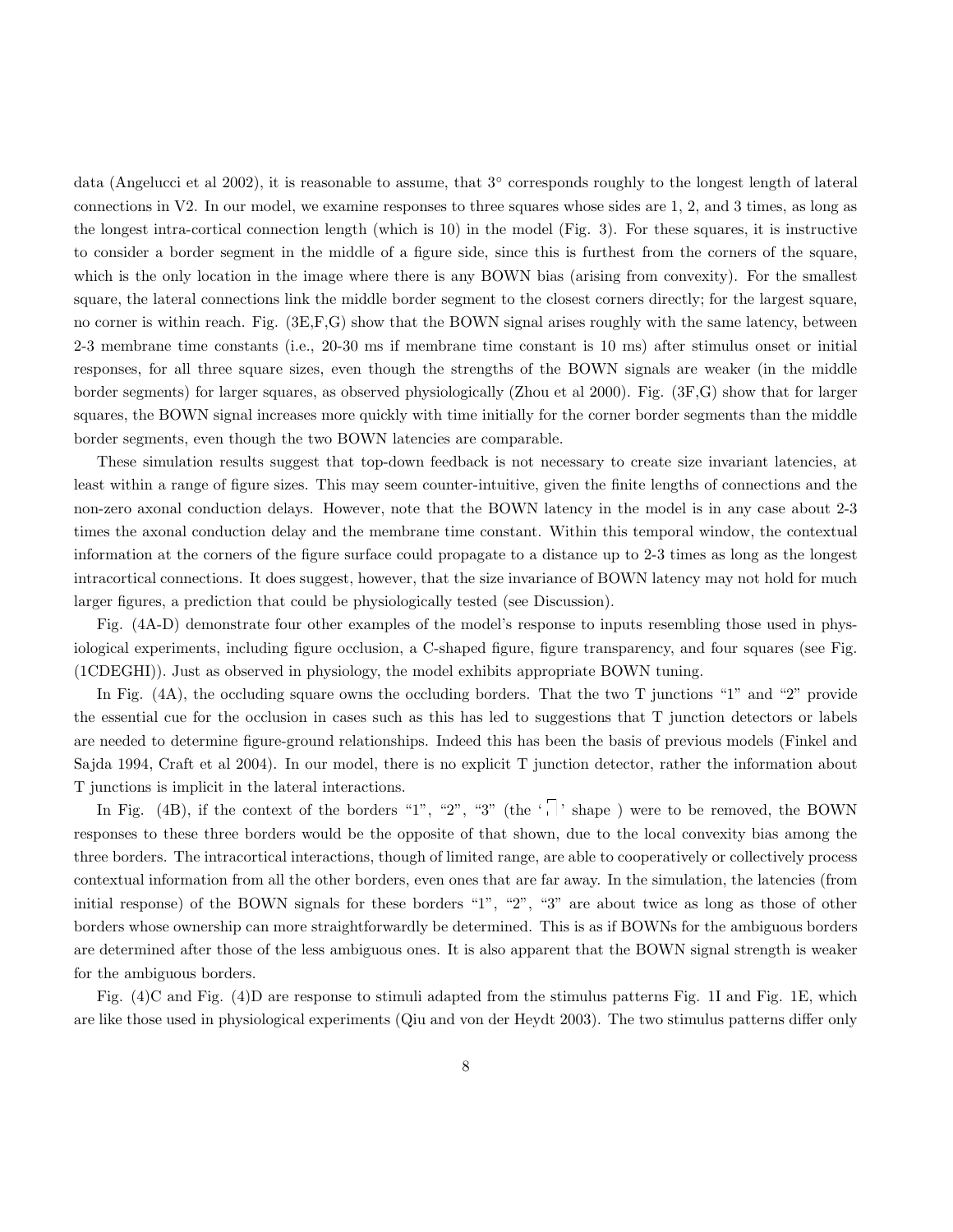

Figure 4: Model responses to stimuli used in physiological experiments (A-D), and those not yet tried physiologically (E and F). Same format as in Fig. 3B-D. The pictures show model outputs after the initial transients, using stimulus patterns analogous to Fig. 3A for which there is no border ownership bias. E and F are further variations of the stimulus from those of C and D. Again, ownership tuning of cells is visualized by the fins of the contour segments. The number markings show particular borders and junctions that are described in the text.

by a few contour segments, effectively rounding the corners of the four squares. Nevertheless, the perceived BOWNs of the central borders are dramatically different, leading to changes in surface perception. Fig. (4C) is a transparent rectangle on top of another one and Fig. (4D) involves four identical square shapes with rounded corners. In both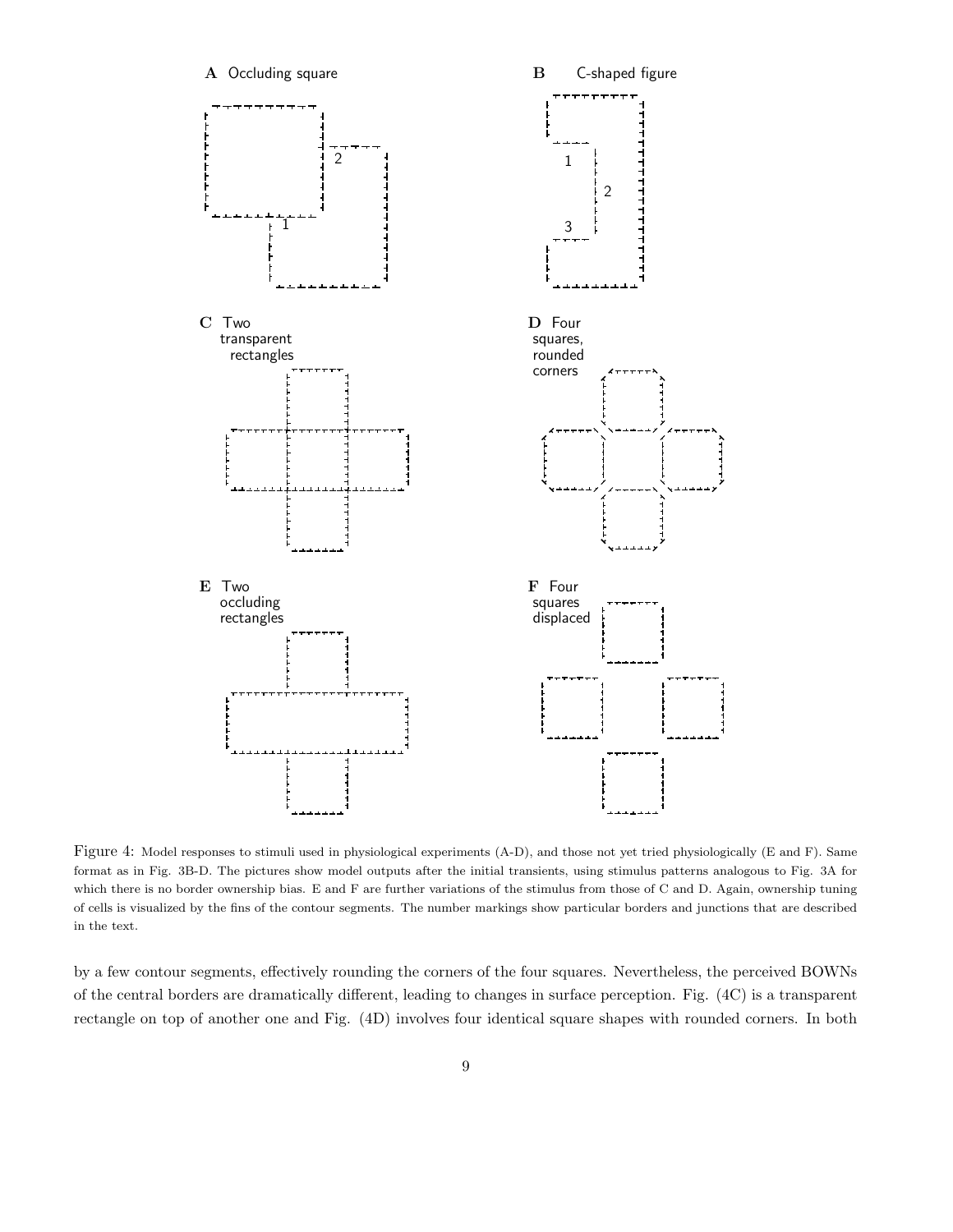physiology (Qiu and von der Heydt 2003) and the model, the neuronal responses are consistent with the perceived ownership signals. Note that, for the central border segments, the alternative contextual borders provide different and confliciting BOWN biases. Hence, the BOWN decisions for the central borders depend on the relative strengths of the confliciting contextual biases. Clearly, small changes in the stimulus from the inputs to Fig. (4C) to the inputs to Fig. (4D) reversed the relative order of the strengths of the conflicting biases. The model latencies of the BOWN signals for the central borders are again longer (especially in Fig. 4DE) than those for the borders in the periphery. The conflicts inherent in the contextual influences are likely to account for much of the longer latencies.

Fig. (4EF) show model simulations of two other variants of the stimulus corresponding to Fig. (4C), which have not yet been tried physiologically. Fig. (4E) changes the transparent occluder in Fig. (4C) into an opaque occluder, by removing border segments in the occluded region. Fig. (4F) displaces the top and bottom squares slightly away from the other two squares. Both examples further demonstrate that the slight stimulus variations can lead to dramatic changes in perception of the surfaces and BOWNs, and that these changes are readily matched by the model.

## 3 Discussion

We have shown that intracortical interactions in a V2 model suffice to explain the physiologically observed neural tuning to border ownership in this area, without invoking top-down feedback, explicit signals (such as labels for T junctions), or other mechanisms beyond V2. We demonstrated this in a model which involves only the essential elements relevant for this question: intracortical connections for contextual influences and analog, non-spiking, neuron models.

Based on many insightful psychophysical observations, Nakayama, He, and Shimojo (1995) had previously argued that low level, bottom-up, mechanisms should control surface perception and border ownership. However, influences over surface perception (such as the bi-stable perception of the flower vase and faces) of voluntary control suggest at least some role for top-down mechanisms. Physiological data cannot decide the extent of top-down involvement conclusively, since the short latency of the border ownership signal favors low level mechanisms (Zhou et al 2000), while the invariance of the latencies to figure size favors higher level mechanisms (Sugihara et al 2003). Our model suggests that it is indeed plausible that top-down mechanisms only play a modulatory role in the perception of border ownership.

To model the latency of BOWN signal and its dependence on figure sizes, one important model parameter is the axonal conduction latency between linked V2 cells. However, most indirect experimental measurements of this latency, coming from examining temporal characteristics of neural responses to visual stimulation at various distances (Grinvald et al, 1994 Bringuier et al 1999, Bair et al, 2003), obtain latency values (and inferred conduction speed) that include membrane integration time of neurons (even potentially including relay neurons) as well as axonal conduction time. Girard et al (2001) measured the latency more directly by activating axons (using a stimulating electrode) and recording (with a separate electrode) the resulting orthodromically-propagated spikes a small distance away. They found intra-cortical conduction latencies to range between 1 and 10 milliseconds, with about 90% of the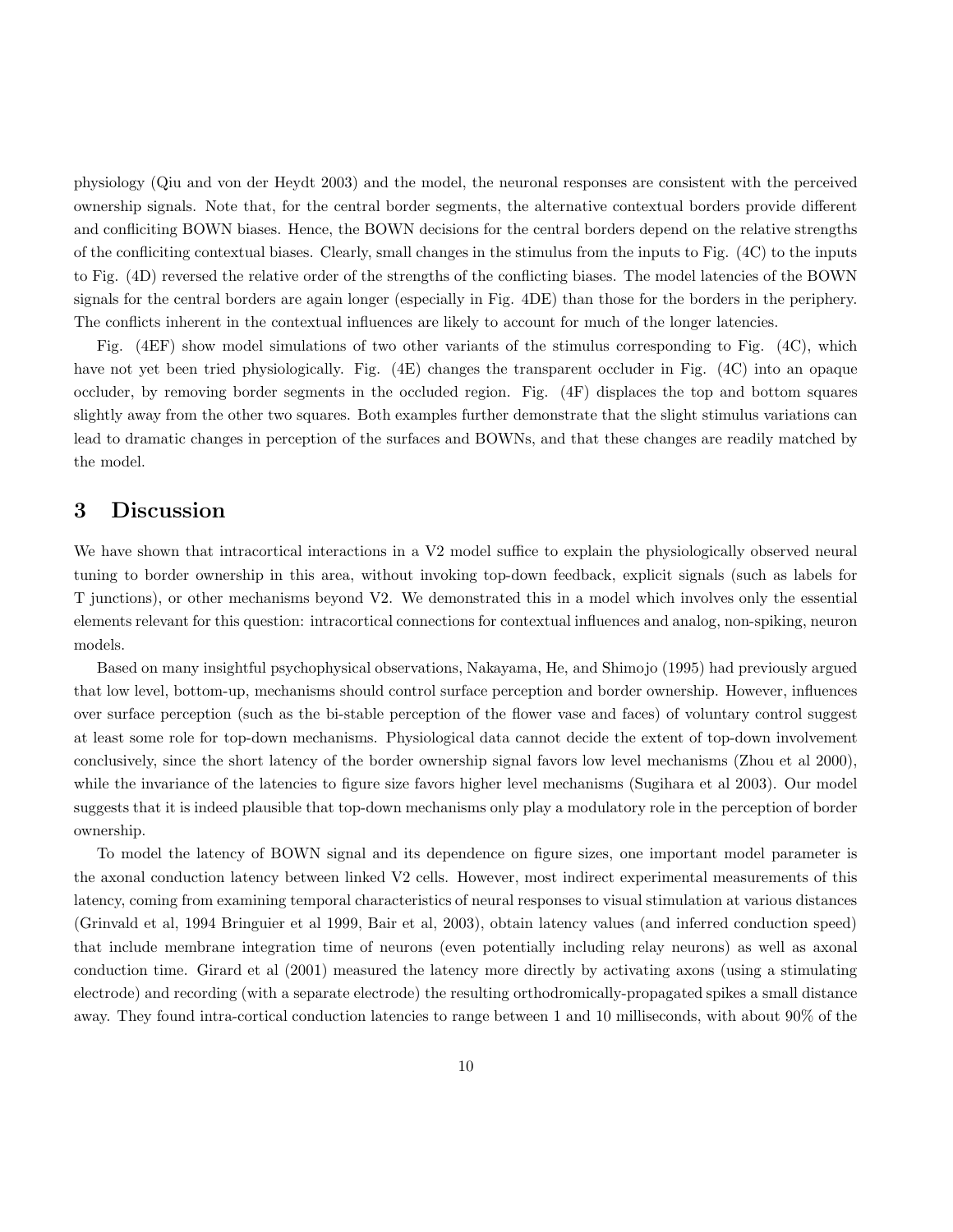A A gray surface occluding a white surface in a black background



B examples when surface luminance or attention make a difference



Figure 5: Modeling contributions of surface features and top down control in BOWN processing. The model is augmented by replacing each original neuron by two neurons preferring the same BOWN but opposite contrast polarities. A border segment of a given contrast polarity gives equal input to two neurons preferring the opposite BOWNs and corresponding contrast polarities, e.g., a vertical border between left-black and right-white provides equal input to a cell preferring a lighter figure to the right of the border and another cell preferring a darker figure to the left of the border. For visualization, a red fin indicates that the cell prefers a contrast polarity such that the preferred figure side has higher luminance (or value of whatever other feature types) than the non-preferred figure side, a blue fin indicates otherwise. The neural connections are the same as before except that facilitatory (suppressive) connections of the type shown in Fig2Ba, 2Bb,2Bd, and 2Be, are reduced to 45% of the original strength if the two linked cells prefer the opposite (same) contrast polarities. The strengths of the connection types shown in Fig. 2B(c, f) stay the same regardless of preferred contrast polarities of the cells. Everything else about the model is the same as before. A: BOWN processing survives changes of contrast polarity along the border of the grey figure. At the T junctions, where the contrast polarity of the tops of the junction is ambiguous, inputs are provided with half strength to all four cells preferring each of the four possible combinations of the preferred BOWNs and polarities. B: when surface luminance and attention do matter. Changing the black squares in (a) to white squares in (b) makes different model responses consistent with perception. Note that in (ii), the borders at the intersecting corners of the squares have ambiguous polarities, hence, inputs are half-ed and provided to all cell types preferring any BOWN and polarity. In (b) bottom, attention is modelled by providing 20% additional inputs to neurons preferring the grey central square as the figure. All model outputs are plotted in the same format as in Fig. 3B-D, except for the color of the fins.

latencies below 7 millisecond (Fig. 3 of Girard et al 2001). Further and unpublished analysis of the data (Pascal Girard, private communication, 2004) show that this conduction latency does not seem to depend on the conduction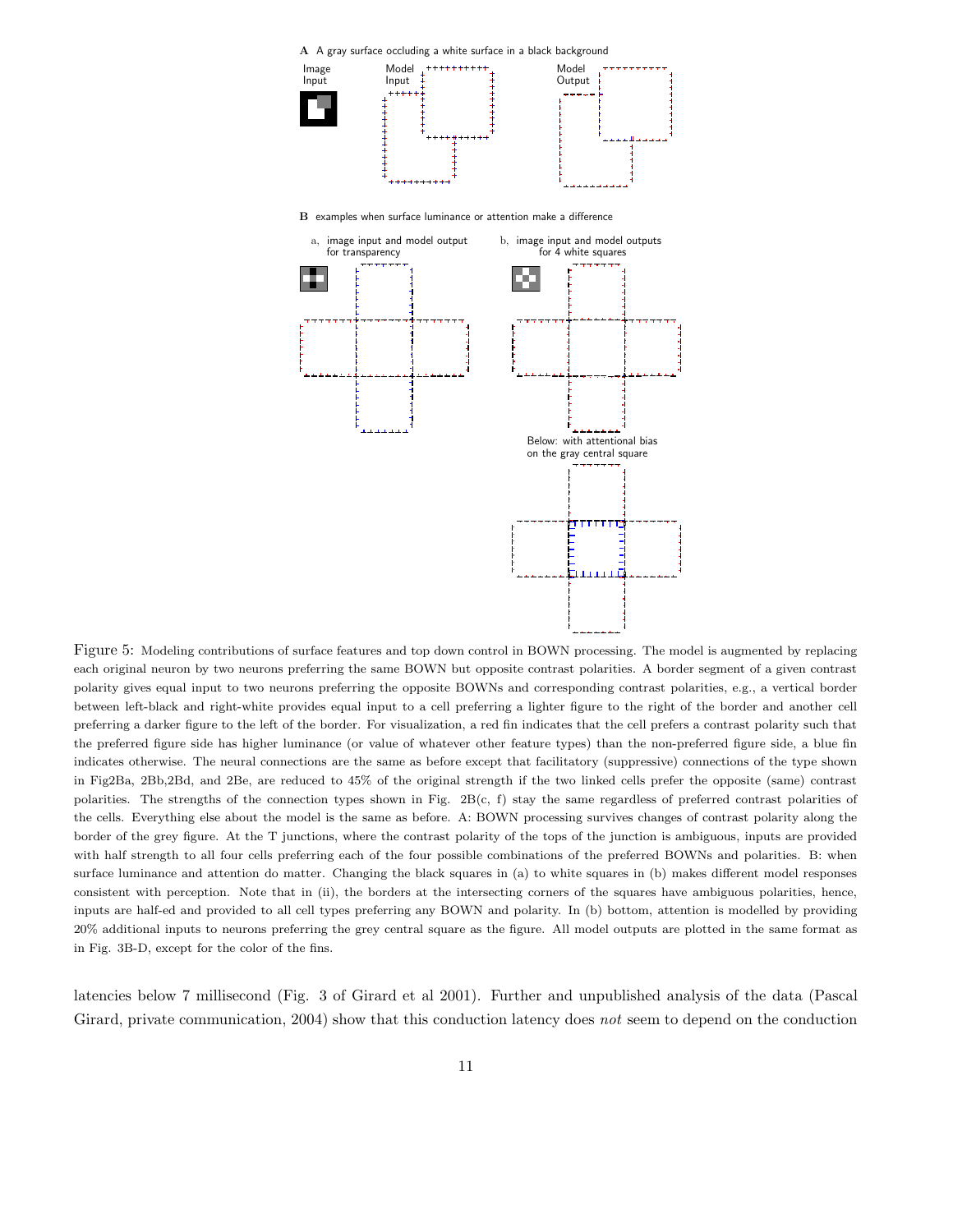distance, and that the conduction speed shows a trend of growing linearly with conduction distance (in the range, 0.5- 5.3 millimeters, of the distances observed). One should further note the following. (1) In the experiment of Girard et al (2001), if polysynaptic activations are excluded, then the stimulating and recording electrodes are likely inbetween pre- and post- synaptic cells, and thus the latencies obtained should be shorter than the actual conduction latencies between the pre- and post- synaptic cells. (2) The longer latencies obtained by Girard et al (2001) may possibly arise from polysynaptic activation. Since longer axons seem to conduct faster, it is not unreasonable to assume that the intra-cortical connections have the property that the conduction latencies are about the same regardless of the distances between linked cells, such that integration of all contextual information is roughly synchronous. It is under all these considerations that the model uses a random conduction latency between 0.8 to 1.0 membrane time constant, corresponding to 8-10 ms for membrane time constant of 10 ms, between pre- and post-synaptic cells regardless of separation between the cells.

While the model does confirm that the latencies of the BOWN signals are roughly invariant with sizes of simple surfaces like squares, it suggests that this invariance may be limited to a finite range of sizes. Longer latencies (in addition to weaker BOWN tuning) are observed in the model when figure sizes are larger than those shown in Fig. 3. Of course, different cells in the visual cortex have different sizes of receptive fields. If intra-cortical connections also have some degree of scale invariance such that longer connections link cells of larger receptive fields, size invariance of the BOWN signals could hold in the real visual cortex better than in the currently single-scale model. The model also show deterioration of size invariance in the BOWN latency as the input strength of the border segments decreases. In particular, shorter BOWN latencies are observed for smaller figures when input is weaker. Weaker inputs also cause the BOWN latency to be shorter at the ends than that in the middle of the sides of squares. Future experimental data on how BOWN latency and sensitivity vary with a wider range of figure sizes and with input strength should hopefully guide further development and revision of the computational model.

To explain the existing physiological data (using stimuli as summarized in Fig. 1B-I) about BOWN tuning, it seems that a minimal model without surface feature information (such as luminance) suffices. This does not prevent surface feature information from playing any role in surface perception (Metelli 1974, He and Ooi 1998). For instance, the bistable perception of vase vs. faces in Fig. 1A seems to be heavily influenced by the difference between the luminance value of the vase and face regions. Indeed, V1 does provide surface (e.g., luminance) information to V2, and this information should contribute to perception of the surface. There are even some cells in V2 whose responses to borders are influenced more or less significantly by the underlying surface luminance or the contrast polarity at the border (Zhou et al 2000).

The observations (Zhou et al 2000, Qiu et al 2001, von der Heyt et al 2003) that border ownership tuning in individual V2 cells is consistent under different stimulus cues, such as luminance contrast, depth, and motion, suggests that the model will generalize to cases in which additional surface information is integrated. A simple implementation would be to make model cell be tuned additionally to the feature (e.g., luminance) contrast polarity of the borders. So each cell in the original model is now replaced by two cells preferring the same BOWN, orientation, and CRF, but opposite contrast polarities. Hence, a border of a given contrast polarity would provide input (from V1) to cells preferring this polarity, again regardless of the cells' preferred BOWNs. Intracortical connections between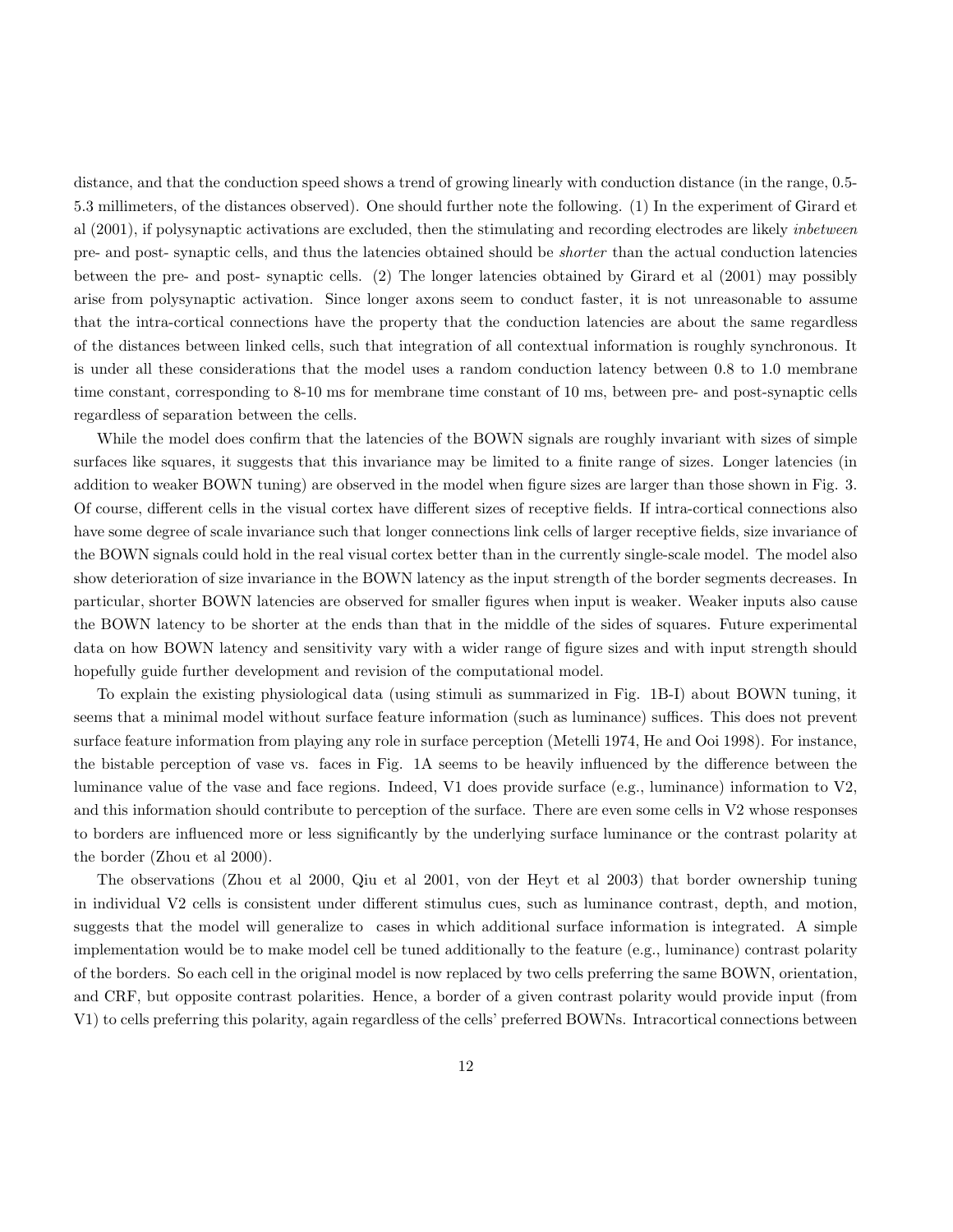cells would in turn be modulated by the preferred contrast polarities of the linked cells, such that mutual facilitation (or suppression) between cells tuned to consistent (or inconsistent) BOWNs, as in Fig.  $2B(a-b)$  (or Fig.  $2B(d-e)$ ), would be somewhat weaker when the two connected cells prefer opposite (or same) contrast polarities.

As expected, this augmented model, including the surface features, helps to enhance the BOWN signals in some cases, such as to stimulus Fig. 1DH. Fig. 5 demonstrates the behavior of this augmented model in more interesting cases when surface (luminance) feature information is overridden by contour information, or affects the resulting perception. Consistent with perception, Fig. 5A shows that the grey surface continues to be perceived by the model as the occluding figure, even though the contrast polarity changes along its border as it occludes two surfaces of different luminances. Fig. 5B demonstrates that the perception of a white transparent rectangle occluding a black one can be changed to the perception of four white figures when the luminance of the two black surfaces is changed to white, again consistent with human perception. Fig. 5Bb additionally demonstrates that a central grey square flanked by the four white squares can be perceived as figure rather than background by an attentional bias, speculatively modelled as an 20% additional input to cells tuned to the biased BOWN along the border of this grey square (this is based on physiological observations that attentional differences lead to sensitivity differences in cortical neurons to their inputs in cortical areas V2, MT, etc. (Motter 1993, Treue and Maunsell 1999)). While Fig. 5 demonstrates the possible additional powers of the model with additional mechanisms, these mechanisms are only coarsely and speculatively modelled here and are not within the main purpose of this paper. They require further study, especially when they are more precisely pinned down through physiological experiments. The main goal in this paper is to answer the feasibility question of whether V2 mechanisms suffice for generating BOWN tuning. For the same reason, the model is a minimal network using only the essential elements relevant for our question: intracortical connections for contextual influences and a simple neuron model, without extraneous details such as neural spikes and ion channels.

Ours is the first model to generate BOWN tuning in such a minimal manner. Previous models of border ownership utilize additional external signals such as T-junctions (Finkel and Sajda 1994) and L junctions (corners) (Kikuchi and Akashi 2001), or use higher level neural units representing global figures (Craft et al 2004). These additional external mechanisms essentially answer the BOWN question by themselves. Hence, these models do not indicate whether or not V2 mechanisms alone can determine BOWN. Interestingly, cells for the global figures used in Craft et al (2004), termed grouping cells, are multiscale, and if they exist as predicted by the authors, within or beyond V2 for the BOWN processing by reciprocal connections with the BOWN tuned cells, they would enable size invariance of the BOWN latency over a wider range of figure sizes. A recent model (Nishimura and Sakai 2004) has generated limited BOWN tuning, using surround suppression and facilitation for contextual influences using luminance cues. It can account for some (Fig. (1BCDFH)) but not others (Fig. (1EGI)) of the physiologically tested cases of BOWN tuning. Relying heavily on luminance cues, it would be difficult for it to generalize to contour images, or explain the persistence of BOWN in the face of inconsistent border contrast polarities (Fig. 5A), or to generate dramatic changes in perceptual border ownership on the basis of small changes to an input stimulus, as observed in Fig. (4C-F). There are also models (e.g., Li 1998 ) of contour integration or enhancement by intracortical mechanisms in V1, and a V2 model (Zhaoping 2002) of grouping and segmentation of surfaces by depths, but these also do not generate BOWN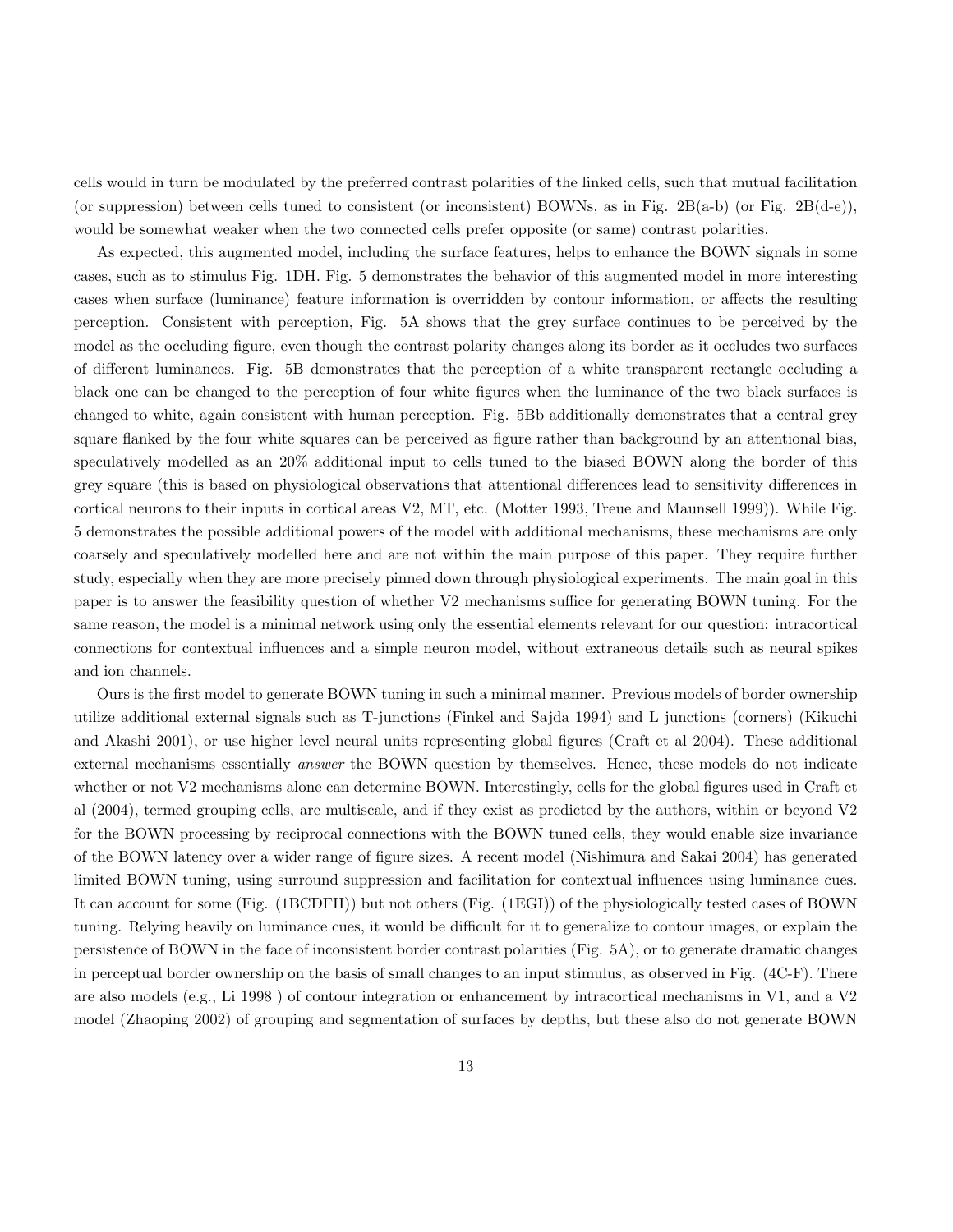tuning. Grossberg (1994) has suggested a number of interesting models of border and surface processing, though these also do not address BOWN tuning.

Although this model is simple and minimal, it makes non-trivial and directly testable predictions. In addition to the prediction on how BOWN latency could vary with a wider range of figure sizes and with input strength, there are the following predictions. In particular, BOWN latency is predicted to be longer for the border segments whose multiple contextual regions provide opposite or conflicting ownership biases, such as the segments marked in Fig. (4B), and for border segments near the insections of several surfaces, such as in Fig. (4C-F). These longer latencies for the borders indicated in Fig. (4B-F) suggest that local or global surface complexity slows down the cooperative computation of border ownerships.

# 4 Procedures



Figure 6: Model neural circuit. An excitatory pyramidal (principal) cell codes for one specific CRF location and preferred orientation/BOWN. The lateral connections  $J$  and  $W$  mediate monosynaptic excitation  $(J)$  or di-synaptic inhibition  $(W)$  between the principal cells. Identical V1 inputs are always directed to two principal cells of the same CRF location and preferred orientation but opposite preferred BOWNs (such as in Fig. 2(Ab) and 2(Ac)). Lateral interactions in the model cause different output strengths (e.g., Fig. 2(Ad)) from these two cells.

We present full technical details and quantitative model parameters in this section. (General understanding of this paper does not require following most of the technical details here.) For each (discrete) CRF location  $i$ (evenly spaced on a 2-d Manhattan grid with wrap around boundary conditions) and preferred border direction θ (24 possible values evenly spaced within  $(0, 2π)$ ), there is a principal pyramidal cell with a state variable  $x_{iθ}$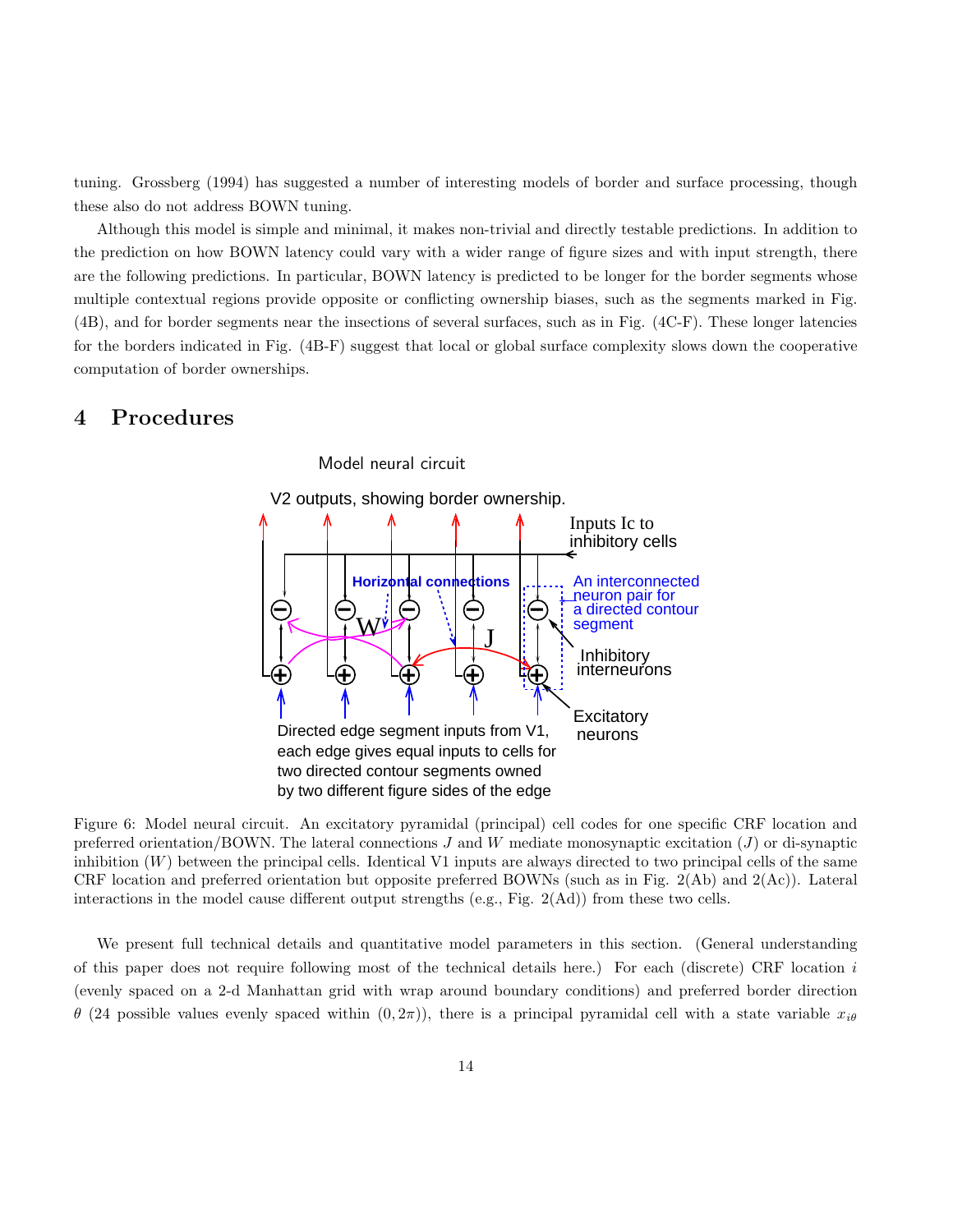modeling membrane potential, and activation or firing rate  $g_x(x_{i\theta})$  which is a sigmoid-like function of  $x_{i\theta}$ . This pyramidal cell is paired with an inhibitory interneuron which has membrane potential  $y_{i\theta}$ , a firing rate  $g_y(y_{i\theta})$ , receives excitatory drive  $g_x(x_{i\theta})$  from the principal cell, and gives inhibitory feedback  $g_y(y_{i\theta})$  in return (Fig. 6). Monosynaptic excitation from one pyramidal cell  $(j, \theta')$  to another  $(i, \theta)$  is  $J_{i\theta, j\theta'}g_x(x_{j\theta'})$  where  $J_{i\theta, j\theta'}$  models the synaptic connection strength. Similarly, interneuron  $(i, \theta)$  receives excitation  $W_{i\theta, j\theta'}g_x(x_{j\theta'})$  from pyramidal cell  $(j, \theta')$ , mediating di-synaptic inhibition from pyramidal cell  $(j, \theta')$  to  $(i, \theta)$ . Each model neuron models a local group of cells with similar properties and feature preferences (Amari 1972). A model cell's output, i.e.,  $g_x(x_{i\theta})$ , may be seen as modeling the total firing rate (within a scale factor) of spikes generated from all cells in this local cell group. The model outputs as plotted in the figures are from the pyramidal cells, i.e.,  $O_{i\theta} = g_x(x_{i\theta})$ .

The visual input from V1 for a contour segment at discrete location i and orientation  $0 \le \theta < \pi$  is  $I_{i\theta}$ . It models the total outputs of a local group of V1 cells having similar tuning properties, with a graded value ranging from zero to a maximum evoking, correspondingly, null to saturating responses of the principal cell for a single isolated contour segment. It is received by two principal (pyramidal, excitatory) neurons which share CRF location i but prefer directions  $\theta$  and  $\theta + \pi$  respectively. For notational convenience, inputs are treated as also directional, spanning 0 to  $2\pi$ , with the constraint  $I_{i\theta} = I_{i,\theta+\pi}$  for all  $(i,\theta)$  unless otherwise stated. Due to the finite orientation tuning width of the cells, a directed edge  $(i, \theta)$  in an input image such as Fig. 3A provides input  $I_{i\theta'} = \hat{I}e^{-|\theta'-\theta|/(\pi/8)}$  to cells (i $\theta'$ ) preferring  $\theta' \approx \theta$ . All simulation examples shown in this paper use  $\hat{I} = 3.5$ , corresponding to medium-high contrast input, though other values could also be used.

Given population inputs  $I_{i\theta}$ , the neural activities at time t evolve according to the equations:

$$
\dot{x}_{i\theta}(t) = -\alpha_x x_{i\theta}(t) - g_y(y_{i,\theta}(t)) - \sum_{\Delta\theta \neq 0} \psi(\Delta\theta) g_y(y_{i,\theta + \Delta\theta}(t)) \n+ \sum J_{i\theta, j\theta'} g_x(x_{j\theta'}(t - \tau_{i\theta, j\theta'}^J)) + I_{i\theta}(t) + I_o + N_{i\theta}^x(t) + I_{i\theta}^{normalization}(t)
$$
\n(1)

$$
\dot{y}_{i\theta}(t) = -\alpha_y y_{i\theta}(t) + g_x(x_{i\theta}(t)) + \sum_{j \neq i, \theta'} W_{i\theta, j\theta'} g_x(x_{j\theta'}(t - \tau_{i\theta, j\theta'}^W)) + I_c + N_{i\theta}^y(t)
$$
\n(2)

In these equations,  $\alpha_x x_{i\theta}$  and  $\alpha_y y_{i\theta}$  model the decay to resting potentials, implying membrane time constants of  $1/\alpha_x$  and  $1/\alpha_y$  for the pyramidal and the interneuron, respectively; For the interneurons,  $\alpha_y y_{i\theta}$  could also include the effect of mutual inhibition between the local interneurons that constitute a model interneuron;  $\psi(\Delta\theta) \leq 1$  is the spread of inhibition within a hypercolumn (cells of the same i but different  $\theta$ );  $I_o$  and  $I_c$  are static background inputs,  $N_{i\theta}^x$  and  $N_{i\theta}^y$  model fluctuating neural noises,  $I_{i\theta}^{normalization}$  models suppressive inputs due to the normalization of local activities (Heeger 1992)), and  $\tau_{i\theta,j\theta'}^J$  and  $\tau_{i\theta,j\theta'}^W$  model axonal conduction delays between linked cells.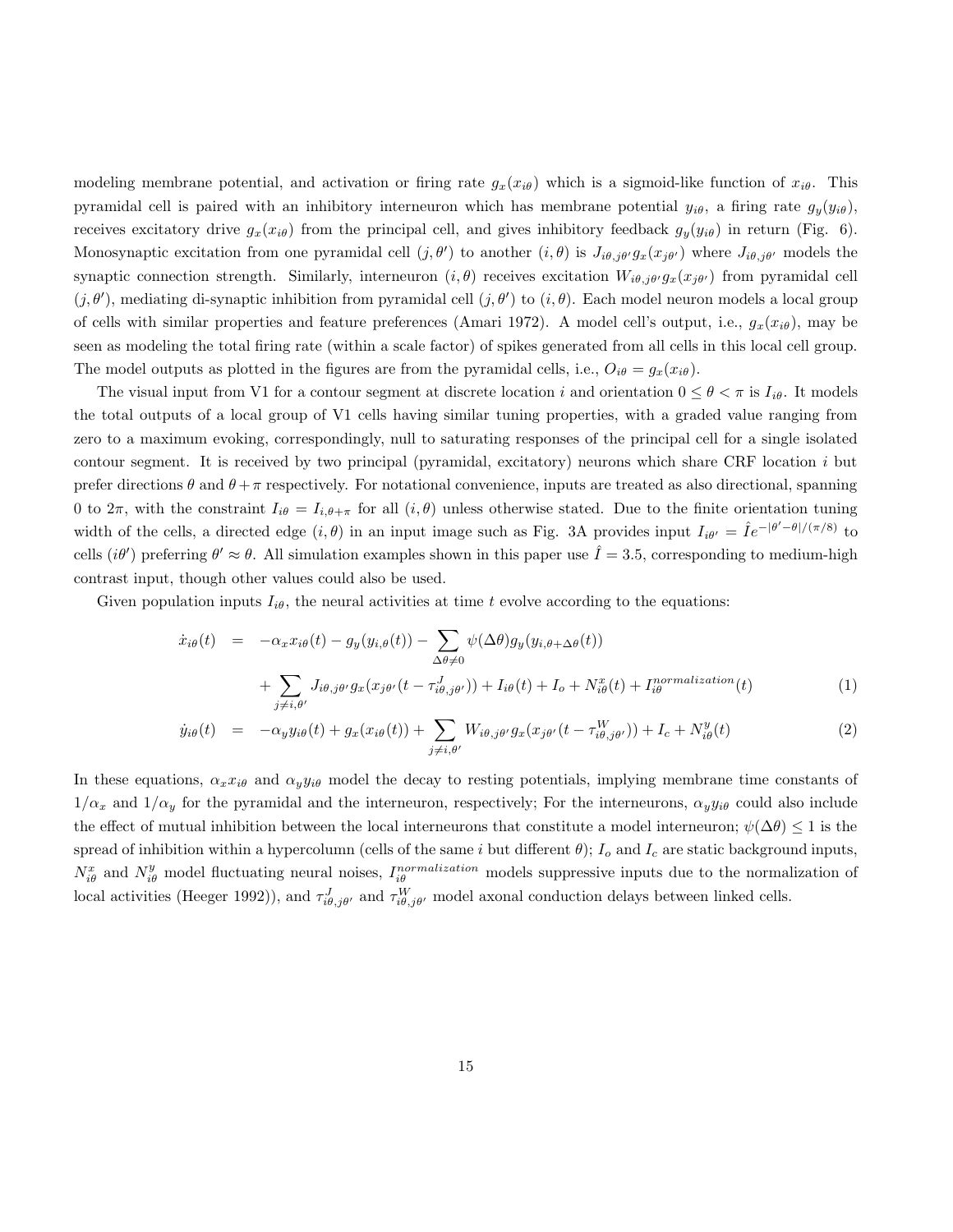The model parameters used in the equations are as follows.

$$
\alpha_x
$$
 =  $\alpha_y$  = 1, hence all time here is in the unit of the membrane time constant

$$
g_x(x) = \begin{cases} 0 & \text{if } x < x_{th} = 1 \\ (x - x_{th}) & \text{if } x_{th} \le x \le x_{sat} = 2 \\ (x_{sat} - x_{th}) & \text{if } x > x_{sat}. \end{cases}
$$
 Note that the maximum response level is 1.  
\n
$$
g_y(y) = \begin{cases} 0 & \text{if } y < y_{th1} = 1 \\ g_1(y - y_{th1}) & \text{if } y_{th1} \le y \le y_{th2} = 1.2, \text{ where } g_1 = 0.21 \\ g_2(y - y_{th2}) + g_1(y_{th2} - y_{th1}) & \text{if } y_{th2} \le y \le y_{sat} = 300, \text{ where } g_2 = 2.5 \\ g_2(y_{sat} - y_{th2}) + g_1(y_{th2} - y_{th1}) & \text{if } y > y_{sat} \end{cases}
$$
  
\n
$$
\psi(\theta) = \begin{cases} 0.8 & \text{if } |\theta| = \pi/12 \\ 0.1 & \text{if } |\theta| = \pi/6 \\ 0 & \text{otherwise} \end{cases}
$$

The background static inputs are  $(I_o, I_c) = (0.1, 1.0)$ ;  $N_{i\theta}^x$  and  $N_{i\theta}^y$  are zero-mean noises independent between neurons, fluctuating with an average amplitude of 0.2 and a temporal correlation length roughly 10% of the membrane time constant; and  $I_{i\theta}^{normalization} = -(\hat{a}_i)^2/128$  depends on the sum  $\hat{a}_i$  of pyramidal activities (outputs) in the vicinity of i, defined as all spatial locations displaced from i by no more than 2 grid units horizontally and vertically. This normalization input provides increasing suppression to a pyramidal's activity as the overall pyramidal activities in the vicinity increases, thus helps to ensure stability of the network. Each axonal conduction latency  $\tau_{i\theta,j\theta'}^{J,W}$  is a random number within the range  $(0.8, 1)/\alpha_x$ , and for simplicity, does not change with the post-synaptic cell.

To describe the synaptic weights, we need some notation. Let  $\beta$  be the direction of the spatial displacement  $j - i$  (spatial distance is in the unit of the grid) from one cell i $\theta$  to another  $j\theta'$ ,  $d = |i - j|$ , and  $0 \le \theta, \theta' < 2\pi$ . Let  $\theta_1 = \phi(\theta, \beta)$  and  $\theta_2 = \phi(\beta, \theta')$ , where  $\phi(x, y) = x - y$ , or  $x - y + 2\pi$ , or  $x - y - 2\pi$  for  $-\pi < x - y \leq \pi$ , or  $x - y \leq -\pi$ , or  $x - y > \pi$ , respectively. Denoting sign(x) = 1 for  $x > 0$  and sign(x) = -1 otherwise, define  $(\theta'_1, \theta'_2) = (\text{sign}(\theta_1)|\pi - |\theta_1|, \text{sign}(\theta_2)|\pi - |\theta_2|).$  Then

$$
(\theta_a, \theta_b) \equiv \begin{cases} (\theta_1, \theta_2) & \text{if } |\theta_1| + |\theta_2| \le |\theta_1'| + |\theta_2'| \\ (\theta_1', \theta_2') & \text{otherwise} \end{cases}
$$

Now  $\theta_a$  and  $\theta_b$  describe the directional angle between the two border segments  $(i, \theta)$  and  $(j\theta')$  and the spatial displacement  $j - i$ . The directional angles are positive or negative if a right or left turn of no more than half a cycle brings the border segments align with  $j - i$  or  $i - j$ . Define  $\theta'_{\pm} \equiv \theta_a \pm \theta_b$ , let  $\theta_{\pm} = \theta'_{\pm}$ , or  $2\pi - \theta'_{\pm}$ , or  $-2\pi - \theta'_{\pm}$ , for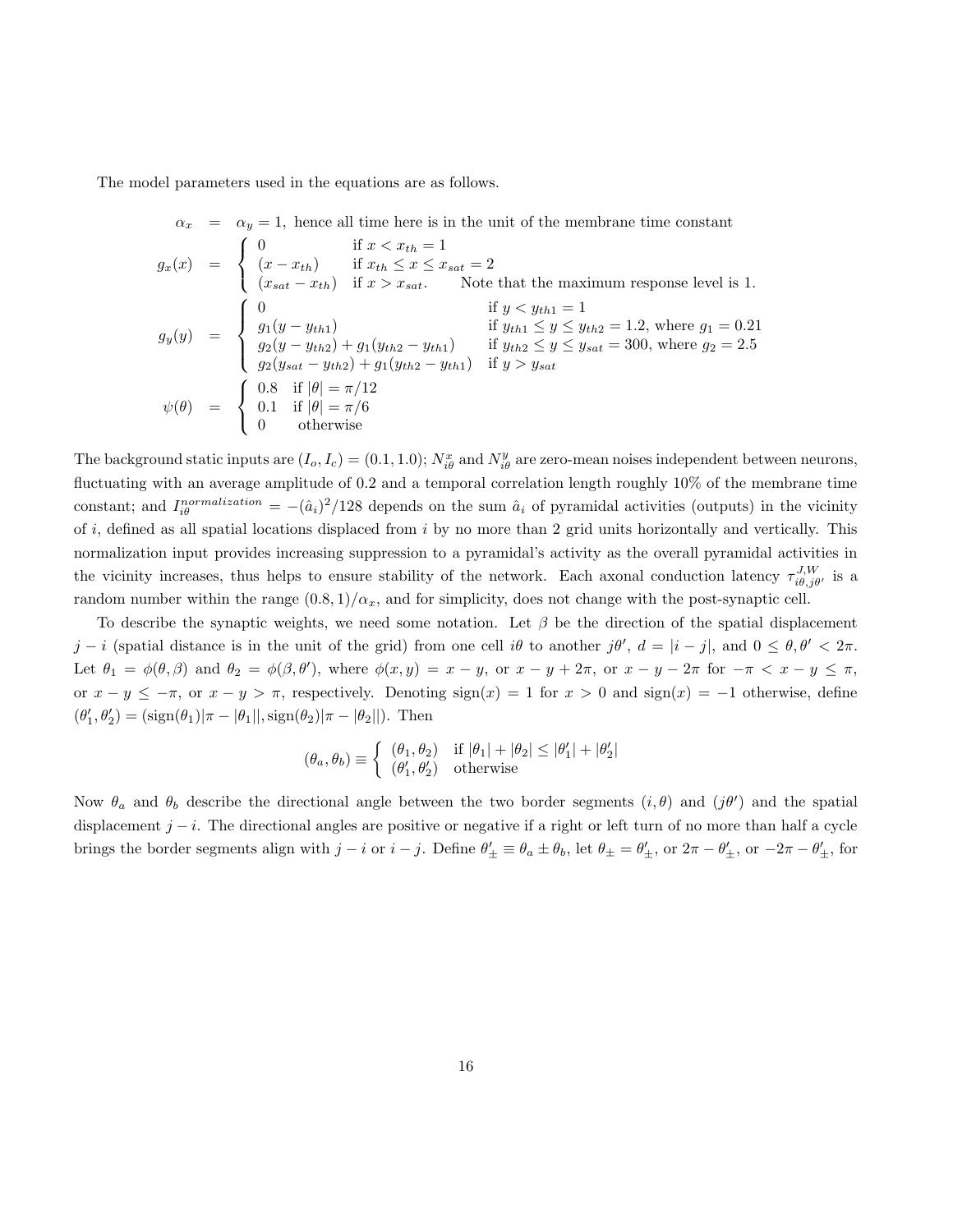$-\pi \leq \theta'_{\pm} \leq \pi$ , or  $\theta'_{\pm} > \pi$ , or  $\theta'_{\pm} < -\pi$ , respectively.

$$
J_{i\theta,j\theta'} = \begin{cases}\n(11/108)e^{-(3-2.5\text{sign}(\theta+))|\theta_{+}|/(5\pi)-2\theta_{-}^{2}/\pi^{2}}f_{1}(d) & \text{if } |\theta_{a}| \leq \pi/11, |\theta_{b}| \leq \pi/11 \\
(11/81)e^{-3\theta_{+}/(5\pi)-2\theta_{-}^{2}/\pi^{2}}f_{2}(d) & \text{otherwise, if } \theta_{a},\theta_{b} \geq 0, \theta_{+} < \pi/2.01 \\
(11/81)e^{-(9\theta_{+}/(8\pi))^{2}-2\theta_{-}^{2}/\pi^{2}}f_{2}(d) & \text{otherwise, if } \theta_{a},\theta_{b} \geq 0, \theta_{+} \geq \pi/2.01 \\
(11/81)e^{-(9\theta_{+}/(8\pi))^{2}-0.5(\theta_{-}/(\pi/2))^{6}}f_{2}(d) & \text{otherwise, if } \theta_{a},\theta_{b} \geq 0, \theta_{+} \geq \pi/2.01 \\
(11/81)e^{-4(\theta_{+}/\pi)^{2}-9\theta_{-}^{2}/\pi^{2}}f_{2}(d) & \text{otherwise, if } \theta_{a},\theta_{b} \leq 0, \theta_{+} \geq \pi/2.01 \\
(11/81)e^{11.5\text{sign}(\theta_{+})\theta_{+}^{2}/\pi^{2}-14\theta_{-}^{2}/\pi^{2}}f_{2}(d) & \text{otherwise, if } \theta_{a},\theta_{b} \leq 0 \\
(11/81)e^{11.5\text{sign}(\theta_{+})\theta_{+}^{2}/\pi^{2}- (15/4)(2\theta_{-}/\pi)^{6}}f_{2}(d) & \text{otherwise, if } \theta_{a} \cdot \theta_{b} \leq 0, |\theta_{-}| < \pi/2.01 \\
(11/81)e^{11.5\text{sign}(\theta_{+})\theta_{+}^{2}/\pi^{2}- (15/4)(2\theta_{-}/\pi)^{6}}f_{2}(d) & \text{otherwise, if } \theta_{a} \cdot \theta_{b} \leq 0, |\theta_{-}| \geq \pi/2.01\n\end{cases}
$$

where  $f_1(d) = e^{-(d/9)^2}$ ,  $f_2(d) = e^{-d/5}$ , and  $f_1(d) = f_2(d) = 0$  for  $d > 10$  and  $d = 0$ . This, though cumbersome, is no more than a piece-wise parameterization of the lateral connections with changes in spatial configuration between the underlying border segments, as qualitatively described in Fig. 2B(a, b, d, e). Additionally, the connection strength decays with distance between linked cells, vanishes for distance larger than 10, and is a translation invariant quantity depending only on  $\theta$ ,  $\theta'$ , and the relative displacement  $j - i$ . Meanwhile, the connections onto the interneurons are

$$
W_{i\theta,j\theta'} = c(J_{i(\theta+\pi)\%(2\pi),j\theta'} + J_{i\theta,j(\theta'+\pi)\%(2\pi)})/J_{i,0,i+1_x,0}
$$

where  $x\%(2\pi) = x$  if  $x < 2\pi$  and  $x\%(2\pi) = x - 2\pi$  otherwise,  $i + 1_x$  is the grid position one unit displaced from i horizontally, and  $c = 0.02646$  usually except, when  $(\theta_a, \theta_b)$  as defined above for the two border segments  $(i\theta)$  and  $(j(\theta' + \pi)\%(2\pi))$  satisfy  $|\theta_a|, |\theta_b| \leq \pi/11$  (i.e., these two segments are roughly aligned), in which case  $c = 0.0147$ . All of these synaptic weights describe only the connection types qualitatively indicated in Fig. 2B(a, b, d, e). If, however, the two border segments for the two cells are close enough to each other, and are near perpendicular to each other like a T junction, the synaptic weights take different values. Such a spatial relationship is judged by if the two segments satisfy either

$$
0 < d \le 2, \quad |\theta_a d| < 0.5, \quad \text{and} \quad \pi/3.1 < |\theta_b| < 2\pi/3.1 \tag{3}
$$

or

 $0 < d \le 2$ ,  $|\theta_b d| < 0.5$ , and  $\pi/3.1 < |\theta_a| < 2\pi/3.1$  (4)

When condition (3) is satisfied, the connections are zero unless  $\theta_b < 0$ , then

$$
J_{i\theta,j\theta'} = f_T(d)e^{-2|\theta_a d|}, \quad W_{i\theta,j(\theta'+\pi)\%(2\pi)} = 0.0588 f_T(d)e^{-2|\theta_a d|}e^{-20|\pi/2 + \theta_b|/\pi}/J_{i,0,i+1_x,0}.
$$

Here  $f_T(d) = (11/90)e^{-d/6}$ . While if condition (4) is satisfied, the connections are zero unless  $\theta_a < 0$ , then

$$
J_{i\theta,j\theta'} = 3f_T(d)e^{-2|\theta_b d|}, \quad W_{i(\theta+\pi)\%(2\pi),j\theta'} = 0.0588f_T(d)e^{-2|\theta_b d|}e^{-20|\pi/2 + \theta_a|/\pi}/J_{i,0,i+1_x,0},
$$

These connections are schematically shown in Fig. 2Bc and 2Bf.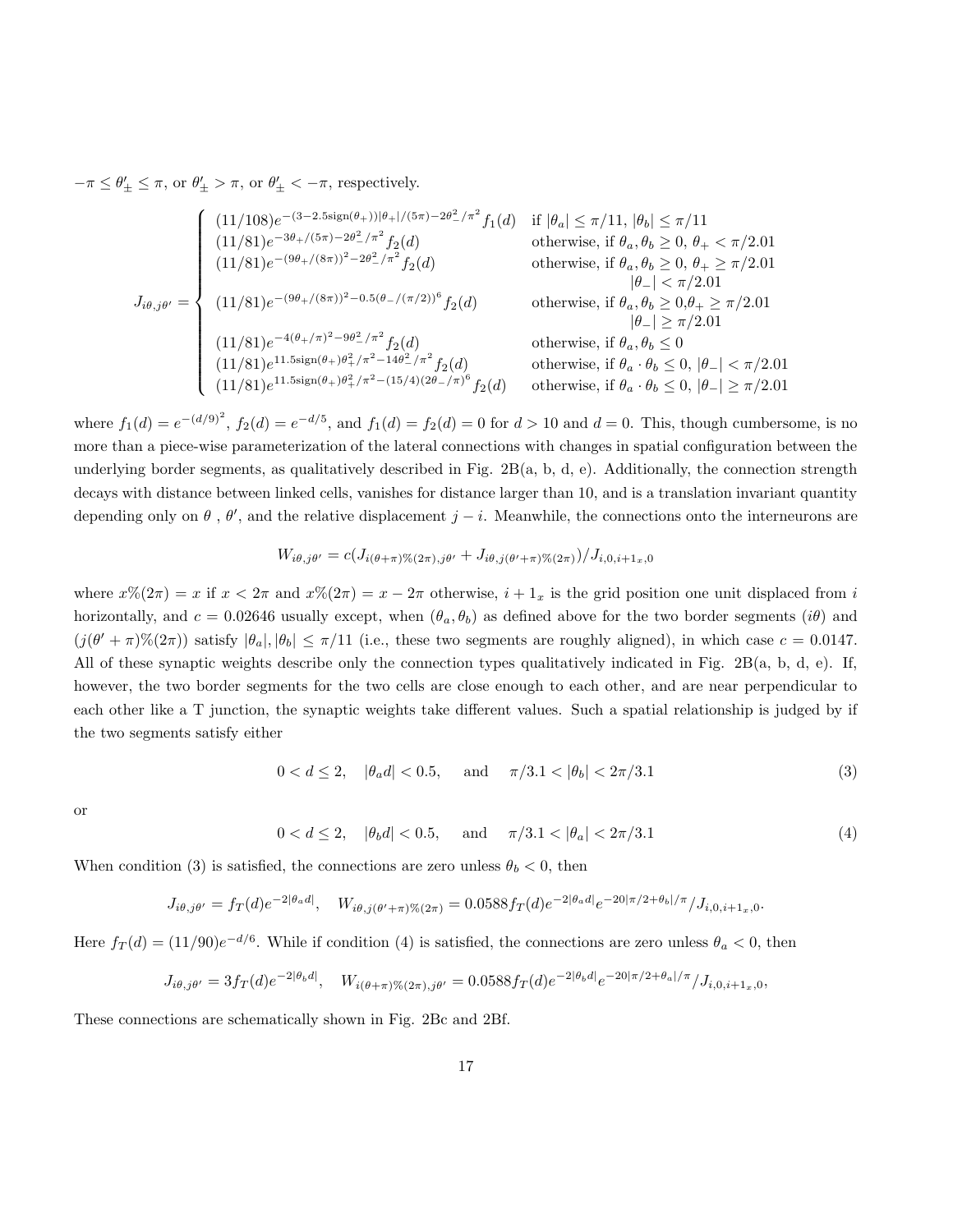The quantitative values for the lateral connections are designed such that the desired contextual influence for BOWN are achieved. In particular, this requires achieving BOWN tuning for a simple square figure and for one surface occluding another. Some mathematical analysis for stability of the recurrent networks is necessary to ensure that the network is well behaved, analogous to those for a recurrent model of primary visual cortex (Li and Dayan 1999, Li, 2001). However, due to the known mathematical difficulties in differential equations with time delays, the analysis is approximate and has to be supported by simulations. While the technical details are not important for the aim of this paper, it is suffices to mention that the model parameters are roughly robust once a desirable parameter region is reached, since insignificant changes of the parameters do not destroy the overall model behavior in simulations. For instance, the model behavior is not too sensitive to small changes in how the synaptic weights decay with distance, given a fixed value of the total synaptic weight integrated over distance and the longest length of the connections. This robustness is demonstrated by the fact that the same model parameters are used in the simulations of all the stimulus examples shown in this paper (with additional parameters described in the caption of Fig. 5 when including additional model features such as surface luminance and attentional influences), and random dynamic noise (as described above) in neural inputs does not destroy the desired network behavior. Further analysis of this model network is expected to be extensive, given the dynamic complexities involved in recurrent networks of such type. However, future physiological and anatomical data should hopefully help to constrain the network parameters and thus reduce the difficulties.

#### Acknowledgements

The work was supported by the Gatsby Charitable Foundation. I wish to thank Rudiger von der Heydt, Edward Craft, and Ernst Niebur for extensive discussions on the physiological data and comments on an earlier version of the model, Peter Dayan for reading the manuscript, Pascal Girard for digging into their previous data and sharing with me the unpublished analysis on neural axonal delays, and the two anonymous reviewers for very helpful comments.

## References

- [1] Amari S-I. (1972) Characteristics of random nets of analog neuron-like elements. IEEE trans. systems. man. and cybernetics. 2(5), p643-657.
- [2] Angelucci A, Levitt JB, Walton EJ, Hupe JM, Bullier J, Lund JS (2002) Circuits for local and global signal integration in primary visual cortex J. Neurosci. 22(19):8633-46
- [3] Bair W, Cavanaugh JR, Movshon JA. (2003). Time course and time-distance relationships for surround suppression in macaque V1 neurons. J. Neurosci. 23(20):7690-701.
- [4] Bringuier V., Chavane F., Glaeser L., Fregnac F. (1999) Horizontal propagation of visual activity in the synaptic integration field of area 17 neurons. Science 283(5402):695-9
- [5] Craft E. Schutze H. Niebur E. & von der Heydt R. (2004) A physiologically inspired model of border ownership assignment Vision Science Society, Abstract, Florida, USA Journal of Vision, 4(8), 728a, http://journalofvision.org/4/8/728/, doi:10.1167/4.8.728. See also manuscript submitted for publication.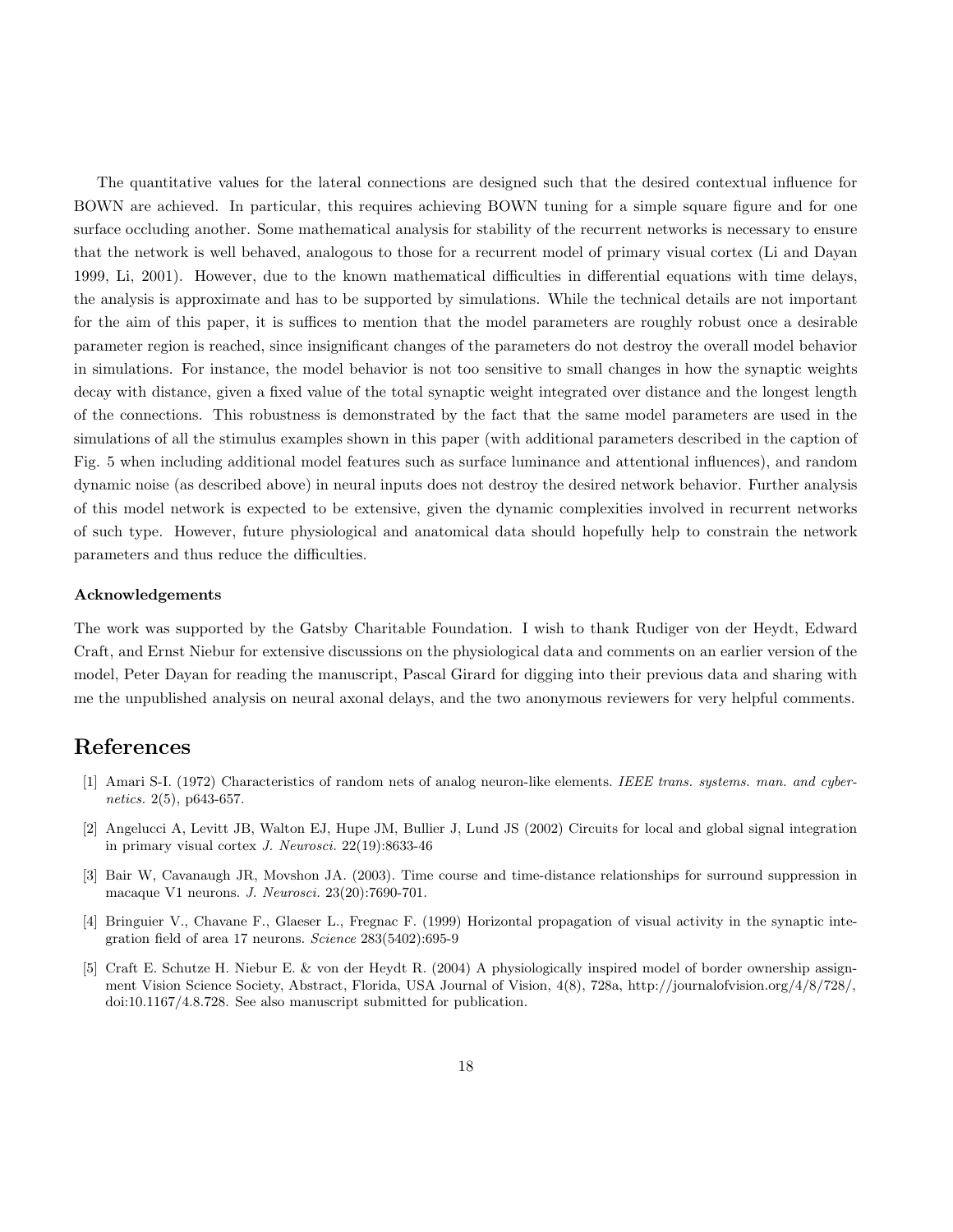- [6] Finkel L.H. & Sajda P. (1994) Constructing visual perception Am. Scientist 82:224-237
- [7] Girard P, Hupe JM, Bullier J. (2001). Feedforward and feedback connections between areas V1 and V2 of the monkey have similar rapid conduction velocities. *J Neurophysiol.* 85(3):1328-31.
- [8] Grinvald A, Lieke EE, Frostig RD, Hildesheim R. (1994). Cortical point-spread function and long-range lateral interactions revealed by real-time optical imaging of macaque monkey primary visual cortex. J Neurosci. 14(5 Pt 1):2545-68.
- [9] Grossberg S. (1994) 3-D vision and figure-ground separation by visual cortex. Percept. Psychophys. 55(1):48-121
- [10] He ZJ and Ooi TL. (1998) Illusory-contour formation affected by luminance contrast polarity. Perception 27(3):313-35.
- [11] Heider B, Meskenaite V, Peterhans E. (2000) Anatomy and physiology of a neural mechanism defining depth order and contrast polarity at illusory contours. Eur J Neurosci. 12(11):4117-30.
- [12] . Heitger F, Rosenthaler L, von der Heydt R, Peterhans E, Kubler O. (1992) Simulation of neural contour mechanisms: from simple to end-stopped cells. Vision Res. 32(5):963-81.
- [13] Kikuchi M. and Akashi Y. (2001). A model of border-ownership coding in early vision Lecture Notes in Computer Science 2130, Artificial Neural Networks-ICANN2001, eds.: G. Dorffner, H. Bishop and K. Hornik, Springer, pp.1069-1074.
- [14] Li Z. (1998) A neural model of contour integration in the primary visual cortex" Neural Computation 10, 903-940.
- [15] Li, Z. and Dayan P. (1999) Computational differences between asymmetrical and symmetrical networks" Network: Computation in Neural Systems Vol. 10, 1, 59-77.
- [16] Li, Z. (2001) Computational design and nonlinear dynamics of a recurrent network model of the primary visual cortex. Neural Computation, 13/8, p.1749-1780, 2001.
- [17] Metelli F. (1974) Scientific American 230(4) 90-98.
- [18] Motter B.C. (1993) Focal attention produces spatially selective processing in visual cortical areas V1, V2, and V4 in the presence of competing stimuli. J. Neurophysiol. 70(3):909-19.
- [19] Nakayama, K., He, Z., and Shimojo, S. (1995). Visual surface representation: A critical link between lower-level and higher-level vision. In Kosslyn, S. and Osherson, D., editors, Visual cognition: An invitation to cognitive science, Vol. 2 (2nd ed.), pages 1–70. MIT Press, Cambridge, MA.
- [20] Nishimura H. Sakai K. (2004) Determination of border ownership based on the surround context of contrast. Neurocomputing, Vol. 58-60, p843-848.
- [21] Popple AV. Context effects on texture border localization bias (2003) Vision Res. 43(7):739-43.
- [22] Qiu F.T., Macuda T. J. & von der Heydt (2001) Neural coding of border ownership: Figural and stereoscopic cues Soc. of. Neurosci. Abstract, 27, 165.6.
- [23] Qiu F.T. & von der Heydt R. (2003) Interaction of border ownership and transparency in the monkey visual cortex. Vision Science Society, abstract 115, Florida, USA Journal of vision 3(9), abstract 115, p115a, http://journalofvision.org/3/9/115/
- [24] Rubin E. (2001). Figure and ground. in Visual Perception Essential Readings ed. Yantis, S. 225-230. Psychology Press, Philadelphia.
- [25] Sugihara T. Qiu F.T. and von der Heydt R. (2003) Border-ownership Coding in Monkay area V2: Dynamics of image context integration. Soc. of. Neurosci. Abstract, 819.12.